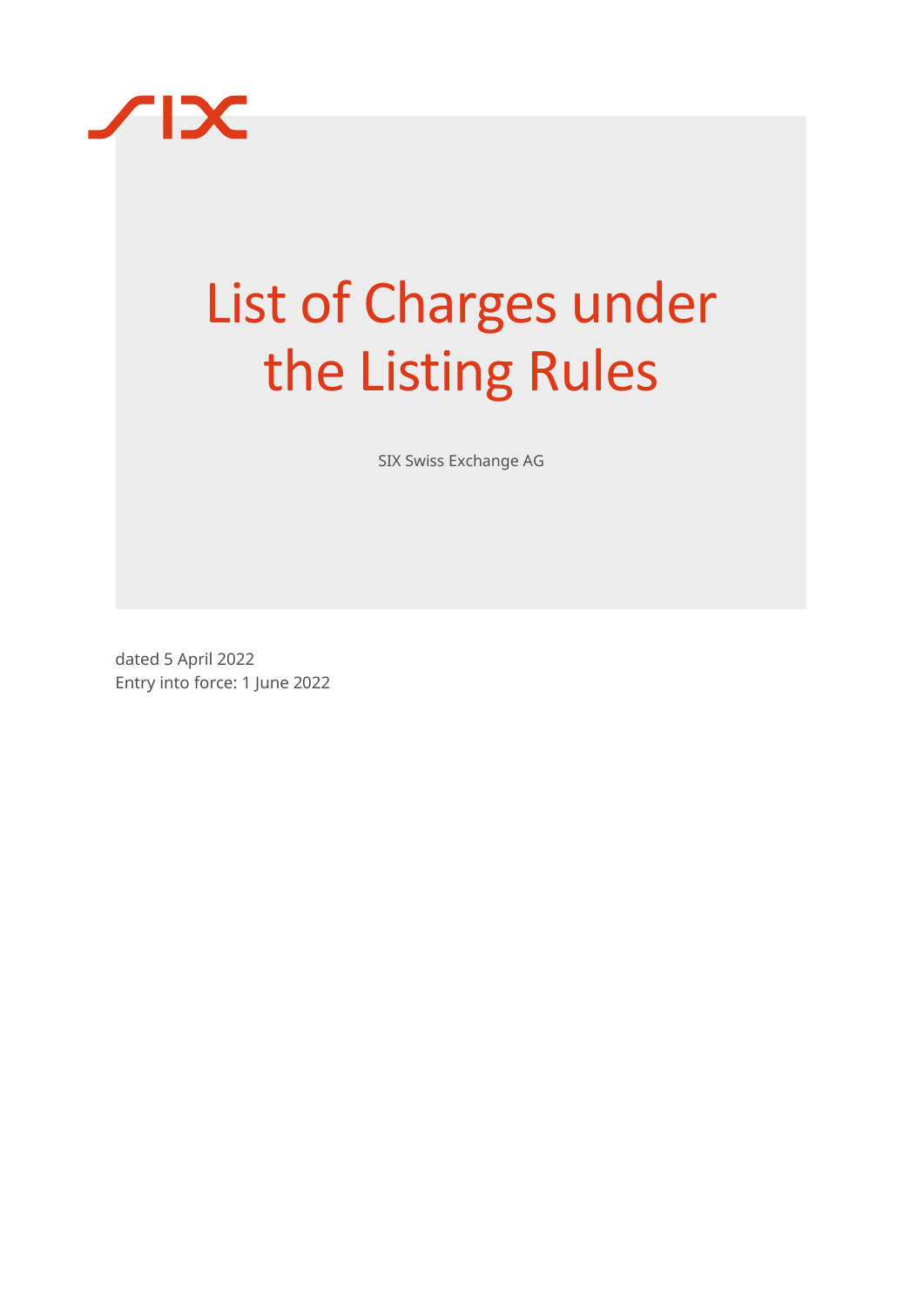# **Table of contents**

| $\mathbf{1}$   |                                                                               |  |
|----------------|-------------------------------------------------------------------------------|--|
| 1.1            |                                                                               |  |
| 1.2            |                                                                               |  |
| 1.3            |                                                                               |  |
| $\overline{2}$ |                                                                               |  |
| 2.1            |                                                                               |  |
| 2.1.1          |                                                                               |  |
| 2.1.2          |                                                                               |  |
| 2.1.3          |                                                                               |  |
| 2.1.4          |                                                                               |  |
| 2.1.5          |                                                                               |  |
| 2.1.6          |                                                                               |  |
| 2.1.7          |                                                                               |  |
| 2.1.8          |                                                                               |  |
| 2.1.9          |                                                                               |  |
| 2.1.10         |                                                                               |  |
| 2.1.11         |                                                                               |  |
| 2.2            |                                                                               |  |
| 2.2.1          |                                                                               |  |
| 2.2.2          |                                                                               |  |
| $\overline{3}$ |                                                                               |  |
| 3.1            |                                                                               |  |
| 3.1.1          |                                                                               |  |
| 3.1.2          |                                                                               |  |
| 3.1.3          |                                                                               |  |
| 3.1.4          |                                                                               |  |
| 3.2            |                                                                               |  |
| 3.2.1          |                                                                               |  |
| $\overline{4}$ |                                                                               |  |
| 4.1            |                                                                               |  |
| 4.1.1          |                                                                               |  |
| 4.1.2          |                                                                               |  |
| 4.1.3          |                                                                               |  |
| 4.1.4          |                                                                               |  |
| 4.1.5          | Flat charge for examination and registration of issue programmes (cancelled)9 |  |
| 4.1.6          |                                                                               |  |
| 4.1.7          |                                                                               |  |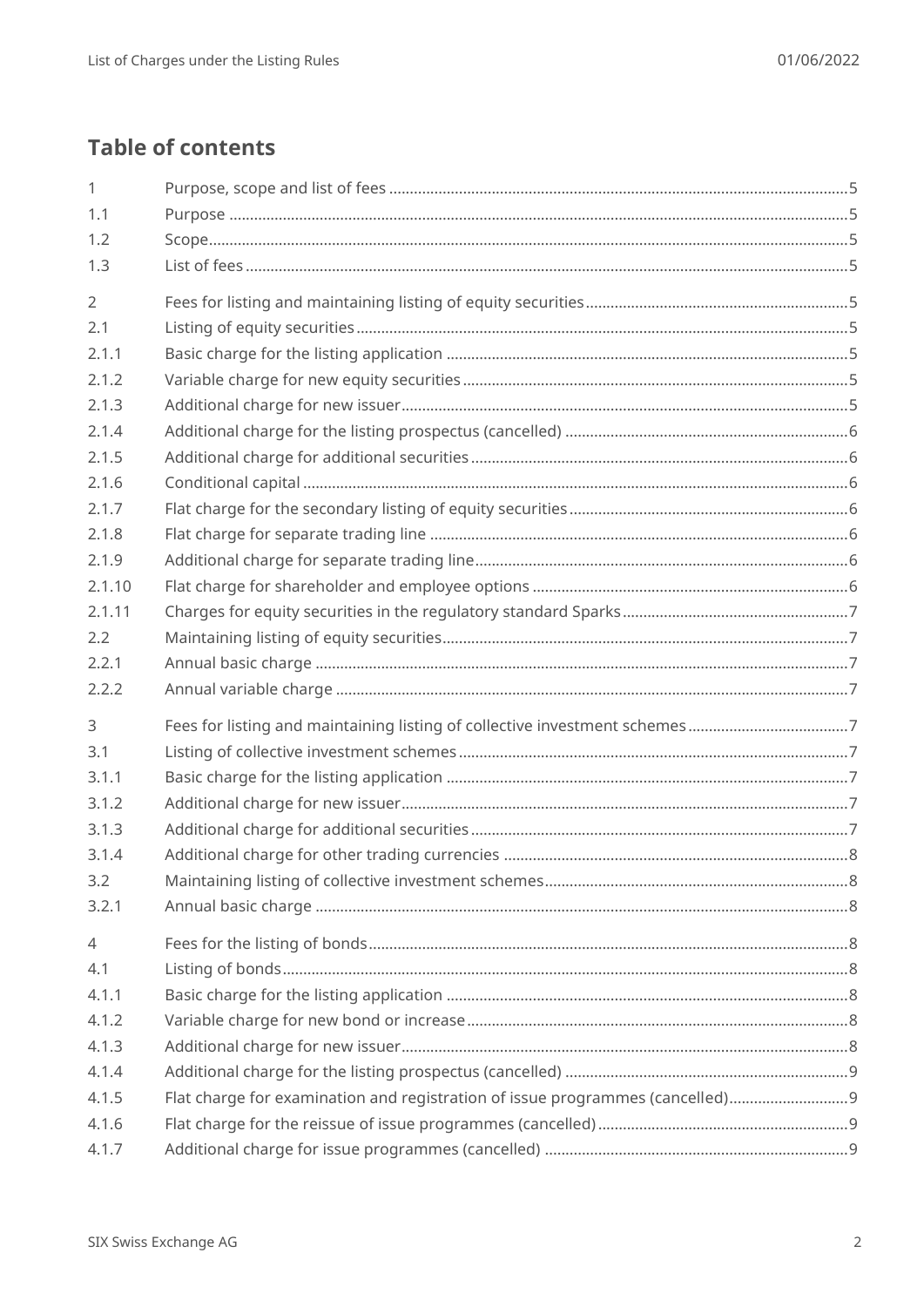| 4.1.8          |                                                                                             |  |
|----------------|---------------------------------------------------------------------------------------------|--|
| 5              |                                                                                             |  |
| 5.1            |                                                                                             |  |
| 5.1.1          |                                                                                             |  |
| 5.1.2          |                                                                                             |  |
| 5.1.3          | Flat charge for examination and registration of derivatives programmes (cancelled)10        |  |
| 5.1.4          |                                                                                             |  |
| 5.1.5          |                                                                                             |  |
| 5.1.6          |                                                                                             |  |
| 5.1.7          |                                                                                             |  |
| 5.1.8          |                                                                                             |  |
| 6              | Fees for listing and maintaining listing of Exchange Traded Products (ETPs)11               |  |
| 6.1            |                                                                                             |  |
| 6.1.1          |                                                                                             |  |
| 6.1.2          |                                                                                             |  |
| 6.1.3          |                                                                                             |  |
| 6.1.4          |                                                                                             |  |
| 6.1.5          | Additional charge for the listing prospectus with reference to approved listing prospectus  |  |
| 6.1.6          | Flat charge for examination and registration of issue programmes (cancelled)11              |  |
| 6.1.7          |                                                                                             |  |
| 6.1.8          |                                                                                             |  |
| 6.2            |                                                                                             |  |
| 6.2.1          |                                                                                             |  |
| $\overline{7}$ | Fees for admission to trading and maintaining admission to trading in a Sponsored Segment12 |  |
| 7.1            |                                                                                             |  |
| 7.1.1          | Basic charge for the admission to trading in the SIX Swiss Exchange AG - Sponsored          |  |
| 7.1.2          | Basic charge for the admission to trading in the SIX Swiss Exchange AG - Sponsored          |  |
| 7.2            |                                                                                             |  |
| 7.2.1          |                                                                                             |  |
| 7.2.2          |                                                                                             |  |
| 8              |                                                                                             |  |
| 8.1            |                                                                                             |  |
| 8.2            |                                                                                             |  |
| 8.3            |                                                                                             |  |
| 8.4            |                                                                                             |  |
| 8.5            |                                                                                             |  |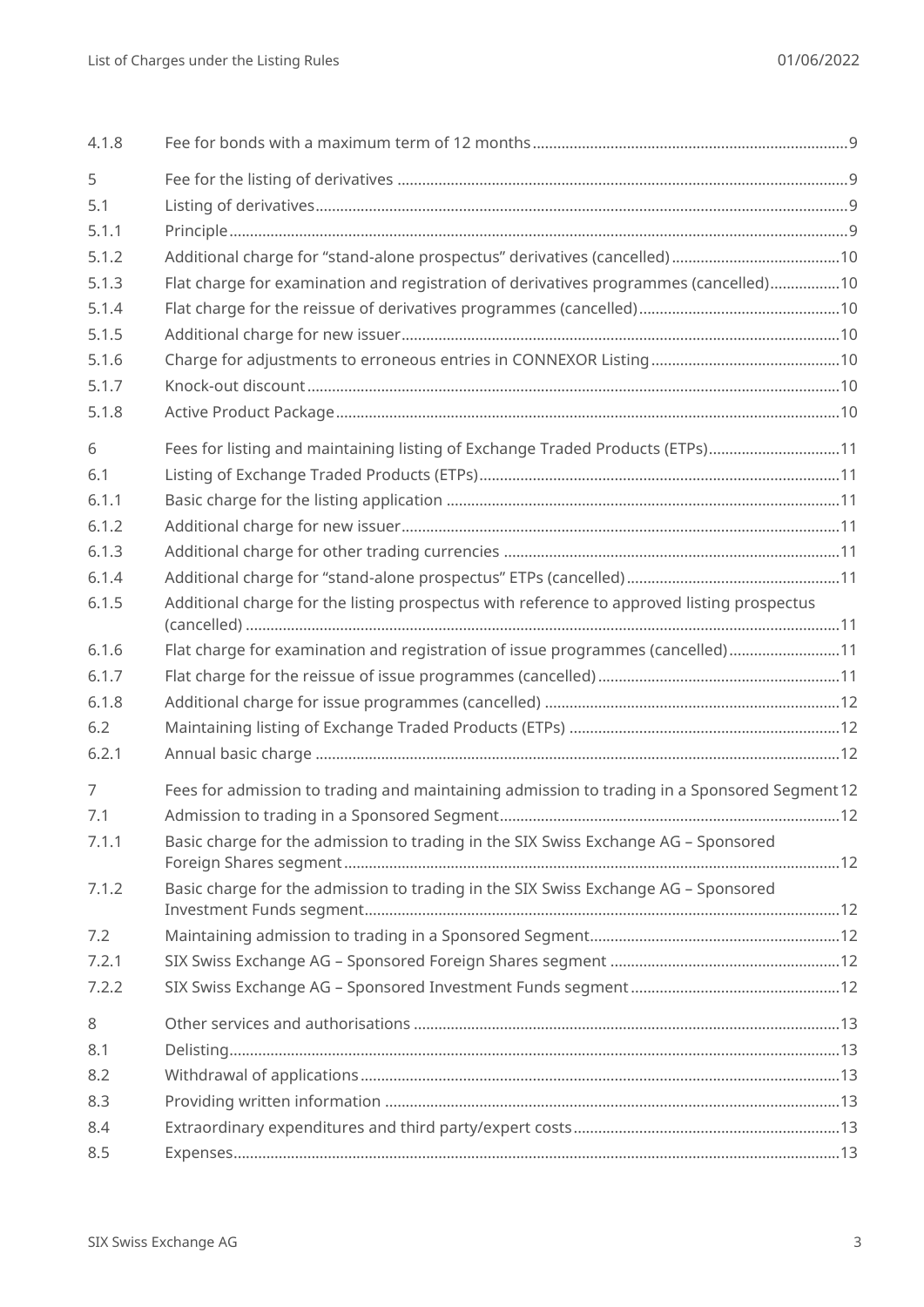| 9     |  |  |  |  |
|-------|--|--|--|--|
| 9.1   |  |  |  |  |
| 9.1.1 |  |  |  |  |
| 9.1.2 |  |  |  |  |
| 9.1.3 |  |  |  |  |
| 9.1.4 |  |  |  |  |
| 9.1.5 |  |  |  |  |
| 9.1.6 |  |  |  |  |
| 9.2   |  |  |  |  |
| 9.2.1 |  |  |  |  |
| 9.2.2 |  |  |  |  |
| 9.2.3 |  |  |  |  |
| 9.3   |  |  |  |  |
| 10    |  |  |  |  |
|       |  |  |  |  |
|       |  |  |  |  |
|       |  |  |  |  |
|       |  |  |  |  |
|       |  |  |  |  |
|       |  |  |  |  |
|       |  |  |  |  |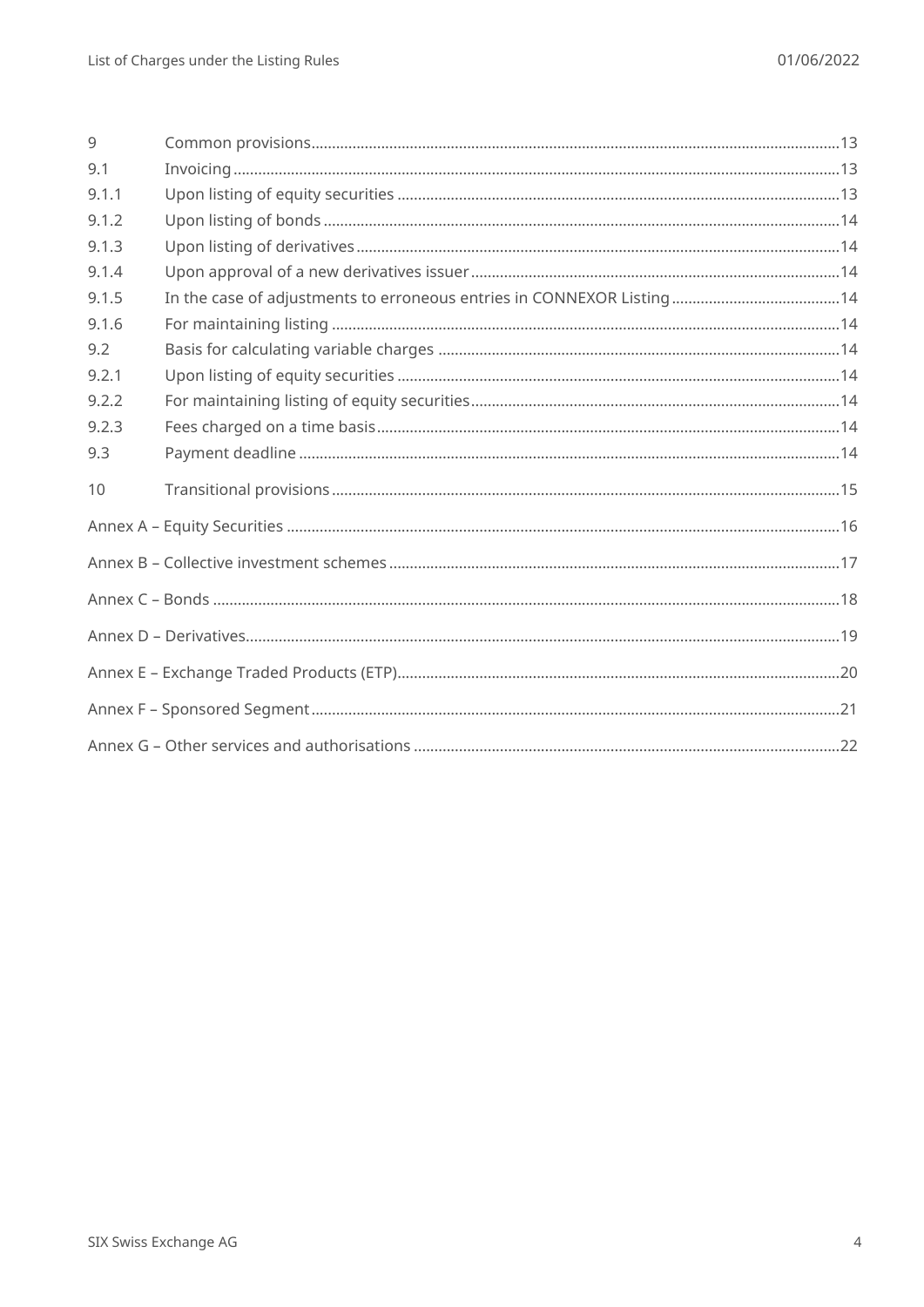## <span id="page-4-0"></span>**1 Purpose, scope and list of fees**

#### <span id="page-4-1"></span>**1.1 Purpose**

<sup>1</sup> According to Art. 63 LR, fees, as set out in the applicable List of Charges (List of Charges to the Listing Rules and/or List of Charges for Regulatory Bodies), are charged for admission to trading, for listing and for maintaining listing or admission to trading, as well as in the context of sanction and appeal proceedings.

<span id="page-4-2"></span> $2$  Fees may be wholly or partly waived providing all issuers are treated equally.

#### **1.2 Scope**

This List of Charges under the Listing Rules applies to all issuers, as well as further persons who have submitted themselves to the rules of SIX Swiss Exchange AG.

#### <span id="page-4-3"></span>**1.3 List of fees**

This List of Charges under the Listing Rules governs the following fees:

- ‒ Listing and maintaining listing of equity securities
- ‒ Listing and maintaining listing of collective investment schemes
- ‒ Listing of bonds
- ‒ Listing of derivatives
- ‒ Listing and maintaining listing of Exchange Traded Products (ETPs)
- ‒ Admission to trading and maintaining admission to trading in a Sponsored Segment
- <span id="page-4-4"></span>‒ Other services and authorisations

## **2 Fees for listing and maintaining listing of equity securities**

#### <span id="page-4-5"></span>**2.1 Listing of equity securities**

#### <span id="page-4-6"></span>**2.1.1 Basic charge for the listing application**

A basic charge of CHF 3,000 is levied for the processing of a listing application.

#### <span id="page-4-7"></span>**2.1.2 Variable charge for new equity securities**

<sup>1</sup> For the listing of new equity securities, a variable charge of CHF 10 per CHF one million of capitalisation is levied.

<sup>2</sup> This variable charge shall not exceed a maximum of CHF 80,000 for new issuers. In the case of a capital increase, the charge shall not exceed a maximum of CHF 50,000.

#### <span id="page-4-8"></span>**2.1.3 Additional charge for new issuer**

If the issuer of the securities to be listed has not previously had any securities listed ("new issuer") with SIX Swiss Exchange AG, an additional non-recurring charge of CHF 10,000 is levied.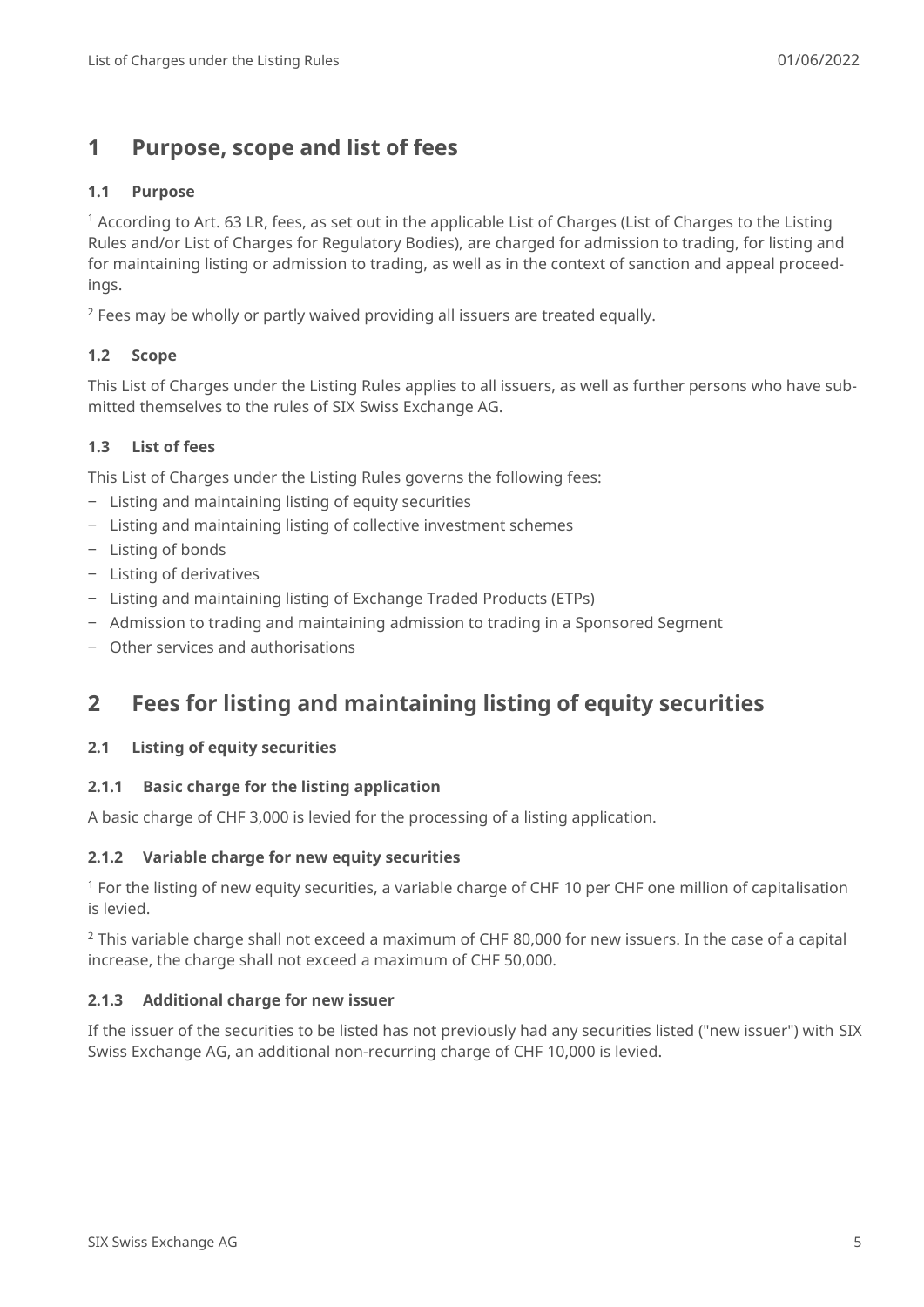#### <span id="page-5-0"></span>**2.1.4 Additional charge for the listing prospectus (cancelled)**

#### <span id="page-5-1"></span>**2.1.5 Additional charge for additional securities**

If an application simultaneously requests the listing of several securities, an additional charge of CHF 2,000 per additional security is levied.

#### <span id="page-5-2"></span>**2.1.6 Conditional capital**

For the listing of securities out of conditional capital, the charge described in Clause [2.1.2](#page-4-7) above is not levied. If the listing of securities out of conditional capital is applied for simultaneously with the admission to trading of convertible rights or option rights, no charge is levied for the listing of securities out of conditional capital.

#### <span id="page-5-3"></span>**2.1.7 Flat charge for the secondary listing of equity securities**

<sup>1</sup> For the secondary listing on SIX Swiss Exchange AG of securities of foreign issuers that are already listed on a regulated market with equivalent listing regulations in the given issuer's country of domicile or in some third country (home exchange), a flat charge of CHF 5,000 is levied. No further charges are levied in this regard.

<sup>2</sup> No charges are levied for capital transactions conducted by issuers who have equity securities listed on SIX Swiss Exchange AG on a secondary basis.

*See also:*

‒ Directive Foreign Companies (DFC)

#### <span id="page-5-4"></span>**2.1.8 Flat charge for separate trading line**

If a separate trading line is to be opened in connection with the buy-back of the issuer's own equities or a public takeover offer, a flat charge of CHF 3,000 is levied. This charge covers the cost of maintaining the separate trading line for up to a maximum period of three months.

#### <span id="page-5-5"></span>**2.1.9 Additional charge for separate trading line**

If a separate trading line is to be maintained for more than three months, an additional charge of CHF 1,000 per quarter of duration is levied at the time the separate line is opened or prolonged.

*See also:*

- ‒ Directive Complex Financial History (DCFH)
- ‒ Directive Procedures Equity Securities (DPES)

#### <span id="page-5-6"></span>**2.1.10 Flat charge for shareholder and employee options**

<sup>1</sup> If shareholder options are to be listed in connection with the buy-back of the issuer's own securities or the issue of securities, a flat charge of CHF 3,000 is levied.

 $2$  If employee options are listed by the issuer, a flat charge of CHF 3,000 is levied.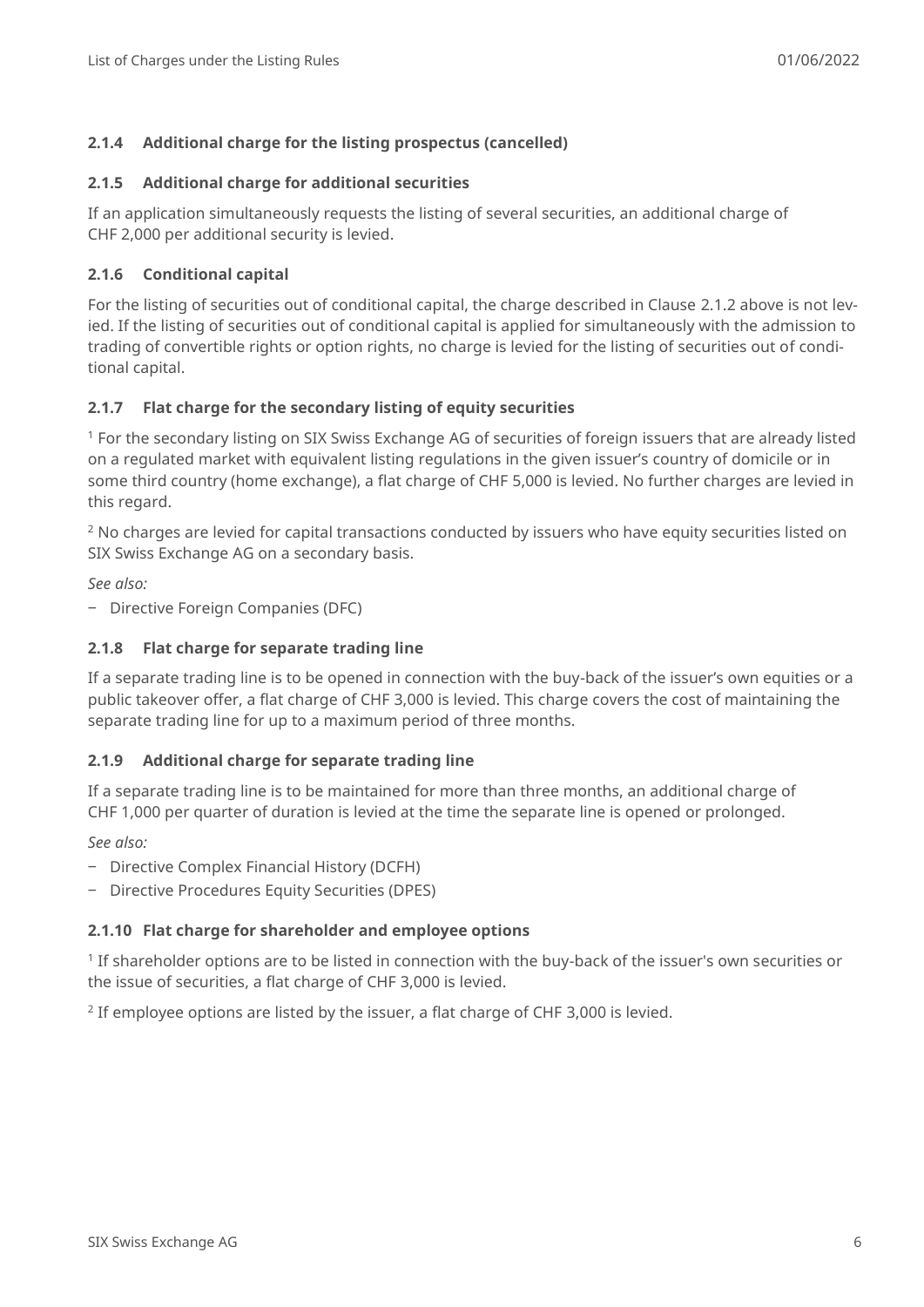#### <span id="page-6-0"></span>**2.1.11 Charges for equity securities in the regulatory standard Sparks**

1 In derogation of [Clause 2.1.1,](#page-4-6) half of the basic charge is levied for the processing of a listing application in connection with a listing of equity securities in the regulatory standard Sparks if and to the extent that the listing application concerns one of the following transactions:

a) initial public offering (IPO);

- b) capital increase (ordinary or authorised capital increase);
- c) first possible exercise of conditional capital;
- d) listing of an additional category of equity securities;

 $2$  In derogation of Clauses [2.1.2,](#page-4-7) [2.1.3,](#page-4-8) [2.1.5](#page-5-1) and [2.1.6,](#page-5-2) half of the charges for the listing of equity securities in the regulatory standard Sparks are levied.

*See also:*

‒ Directive Procedures Equity Securities (DPES)

#### <span id="page-6-1"></span>**2.2 Maintaining listing of equity securities**

#### <span id="page-6-2"></span>**2.2.1 Annual basic charge**

For maintaining listing, an annual basic charge of CHF 8,000 is levied for each issuer.

#### <span id="page-6-3"></span>**2.2.2 Annual variable charge**

<sup>1</sup> In addition, an annual variable charge of CHF 10 per CHF one million of capitalisation is levied.

<sup>2</sup> This variable charge shall not exceed a maximum of CHF 80,000.

<sup>3</sup> For shares in the regulatory standard for Special Purpose Acquisition Companies (SPACs) that offer convertible bonds instead of shares, a variable charge of CHF 10 per CHF one million of the total nominal amount or the total nominal amount converted into CHF of the convertible bond or the increased tranche is levied.

## <span id="page-6-4"></span>**3 Fees for listing and maintaining listing of collective investment schemes**

#### <span id="page-6-5"></span>**3.1 Listing of collective investment schemes**

#### <span id="page-6-6"></span>**3.1.1 Basic charge for the listing application**

<span id="page-6-7"></span>A basic charge of CHF 3,000 is levied for the processing of a listing application.

#### **3.1.2 Additional charge for new issuer**

For the listing of units of a new collective investment scheme or a new legal entity, an additional, non-recurring charge of CHF 10,000 is levied.

#### <span id="page-6-8"></span>**3.1.3 Additional charge for additional securities**

1 If simultaneous application is being made for the listing of several collective investment schemes of the same issuer and with the same underlying name (e.g. sector funds), an additional charge of CHF 2,000 is levied for each additional collective investment scheme.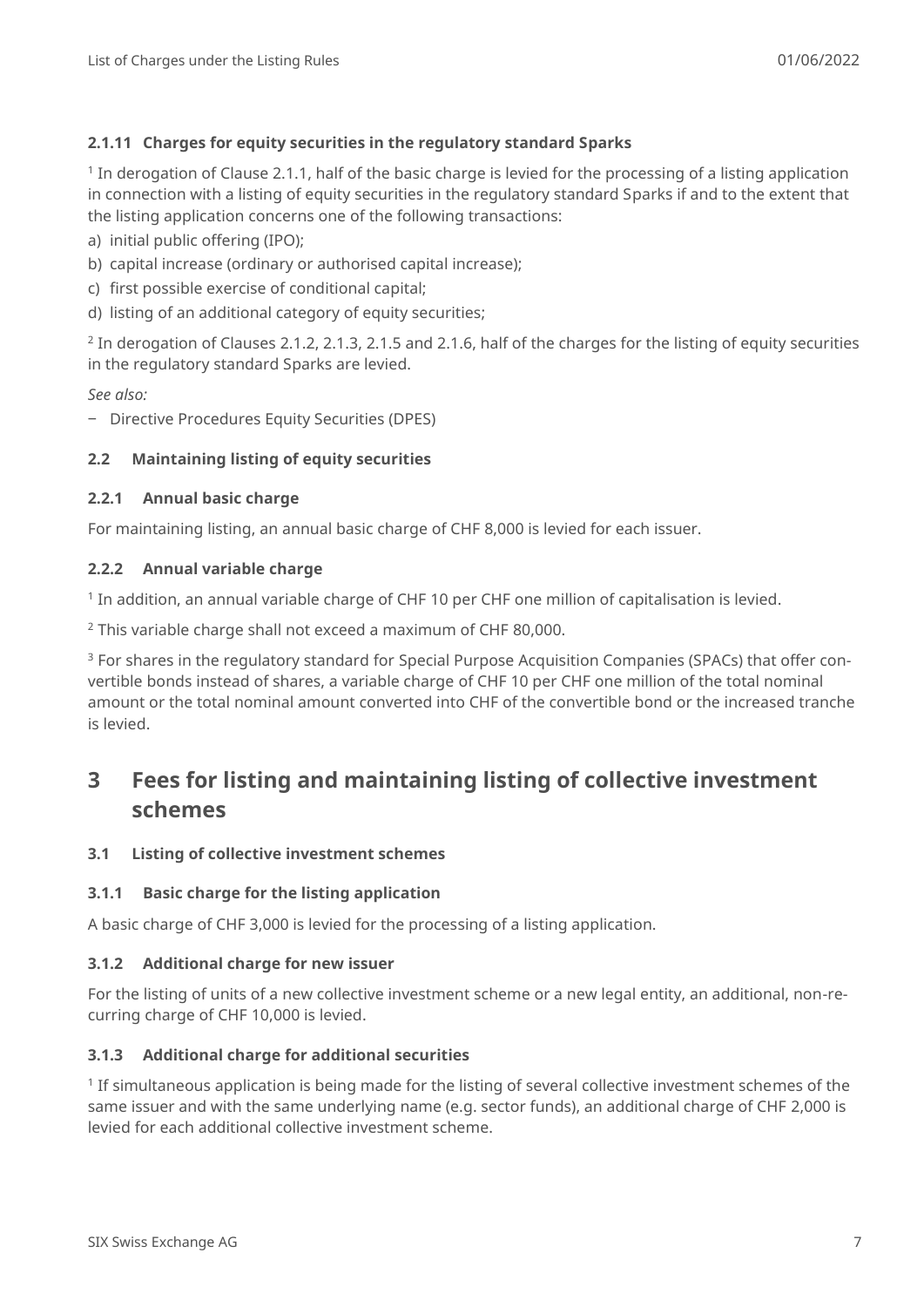$2$  If, at a later point in time additional collective investment schemes of the same issuer are to be listed after the initial listing of a collective investment scheme under the same legal structure, an additional charge of CHF 2,000 is levied for each additional collective investment scheme.

#### <span id="page-7-0"></span>**3.1.4 Additional charge for other trading currencies**

An additional charge of CHF 1,000 is levied for each security if an application for trading in one or more additional trading currencies is submitted for one or more collective investment schemes.

#### <span id="page-7-1"></span>**3.2 Maintaining listing of collective investment schemes**

#### <span id="page-7-2"></span>**3.2.1 Annual basic charge**

For maintaining listing(s), an annual basic charge depending on the number of listed collective investment schemes of the same issuer is levied as follows:

a) 1 to 10 collective investment schemes: CHF 3,000 for each listed security;

- b) 11 to 20 collective investment schemes: CHF 1,500 for each listed security;
- c) 21 to 30 collective investment schemes: CHF 1,000 for each listed security;
- <span id="page-7-3"></span>d) 31 or more collective investment schemes: CHF 500 for each listed security.

## **4 Fees for the listing of bonds**

#### <span id="page-7-4"></span>**4.1 Listing of bonds**

#### <span id="page-7-5"></span>**4.1.1 Basic charge for the listing application**

<span id="page-7-6"></span>A basic charge of CHF 2,000 is levied for the processing of a listing application.

#### **4.1.2 Variable charge for new bond or increase**

<sup>1</sup> For the listing of new bond issues as well as for increases in existing listed bonds, a variable charge of CHF 10 per CHF one million of the total nominal amount of the new or increased tranche is levied.

<sup>2</sup> For the listing of new bond issues as well as for increases in existing listed foreign-currency bonds, a variable charge of CHF 10 per CHF one million of the total nominal amount converted into CHF of the new or increased tranche is levied.

#### <span id="page-7-7"></span>**4.1.3 Additional charge for new issuer**

<sup>1</sup> If the issuer of the securities to be listed has not previously had any securities listed on the SIX Swiss Exchange AG, an additional non-recurring charge of CHF 10,000 is levied.

<sup>2</sup> New issuers within the context of the List of Charges under the Listing Rules are those that have not had any securities listed on the SIX Swiss Exchange AG for longer than three years.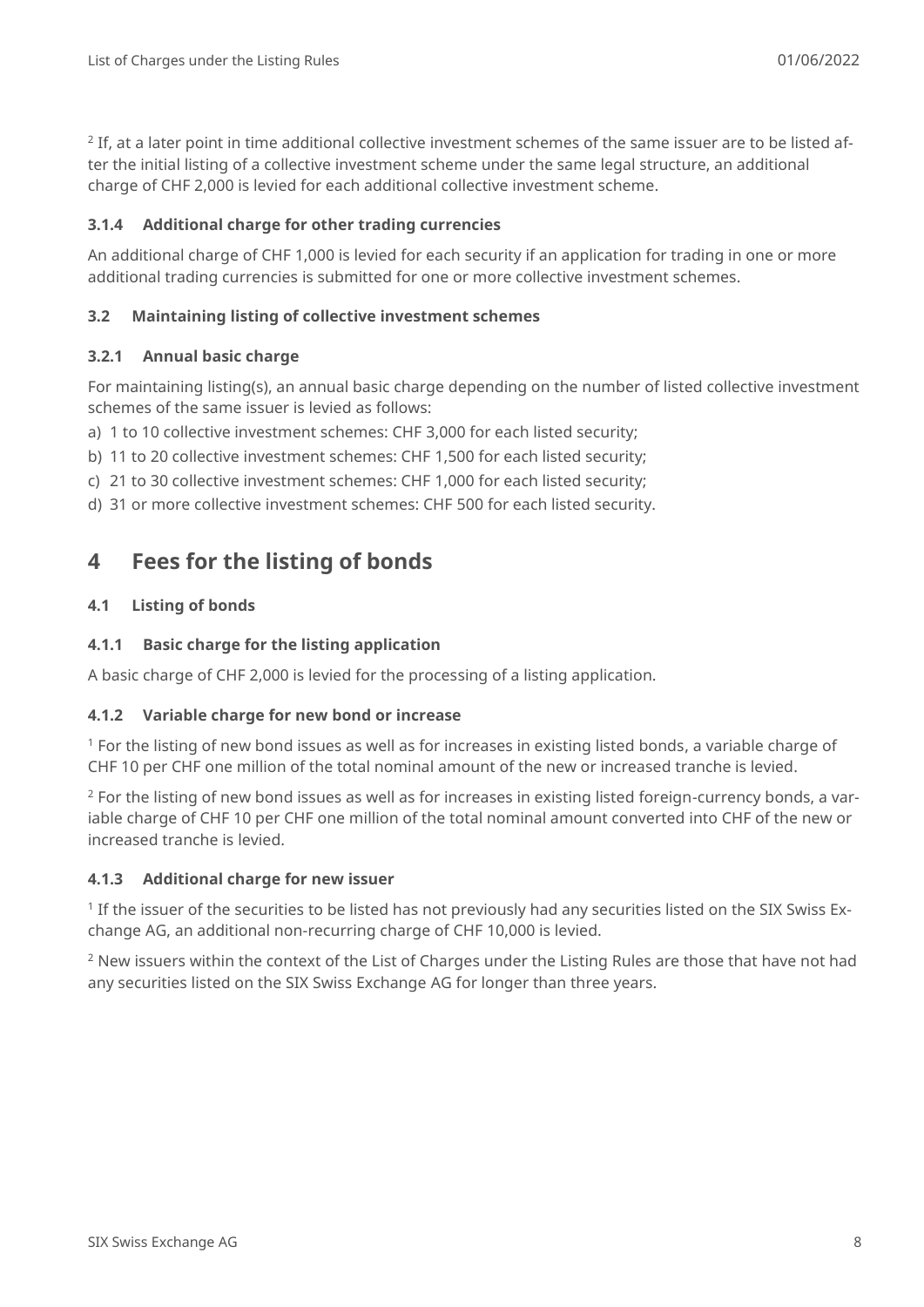- <span id="page-8-0"></span>**4.1.4 Additional charge for the listing prospectus (cancelled)**
- <span id="page-8-1"></span>**4.1.5 Flat charge for examination and registration of issue programmes (cancelled)**
- <span id="page-8-2"></span>**4.1.6 Flat charge for the reissue of issue programmes (cancelled)**
- <span id="page-8-3"></span>**4.1.7 Additional charge for issue programmes (cancelled)**

#### <span id="page-8-4"></span>**4.1.8 Fee for bonds with a maximum term of 12 months**

<sup>1</sup> A fee of CHF 3,000 is charged for processing a listing application for bonds with a maximum duration of 12 months.

<span id="page-8-5"></span><sup>2</sup> Clauses [4.1.1](#page-7-5) and [4.1.2](#page-7-6) of the List of Charges under the Listing Rules do not apply.

## **5 Fee for the listing of derivatives**

#### <span id="page-8-6"></span>**5.1 Listing of derivatives**

#### <span id="page-8-7"></span>**5.1.1 Principle**

<sup>1</sup> For the admission of derivatives to trading, a fee per derivative is charged according to the following table:

| <b>Number of derivatives</b> | Fee per derivative |
|------------------------------|--------------------|
| $0 - 200$                    | <b>CHF 350</b>     |
| 201-500                      | <b>CHF 250</b>     |
| $501 - 1,000$                | <b>CHF 180</b>     |
| 1,001-2,000                  | <b>CHF 140</b>     |
| 2,001-5,000                  | <b>CHF 110</b>     |
| 5,001-7,500                  | <b>CHF 85</b>      |
| 7,501-10,000                 | <b>CHF 60</b>      |
| from 10,001                  | CHF 50             |

<sup>2</sup> The fees that are due are invoiced on a monthly basis.

#### **5.1.1.1 Basis of calculation**

The fee referred to in Clause [5.1.1](#page-8-7) is calculated on the basis of the number of derivatives from the same issuer that are admitted to trading for the first time during the current calendar year. The number of derivatives referred to in Clause [5.1.1](#page-8-7) is determined per calendar year.

#### **5.1.1.2 Group companies**

For the purposes of determining the number of derivatives in accordance with Clause [5.1.1](#page-8-7) is determined, derivatives from issuers which are group companies within the same group are counted together. However, this does not apply to subsidiaries that, whether directly or indirectly, are less than 50% owned by the parent company of the group.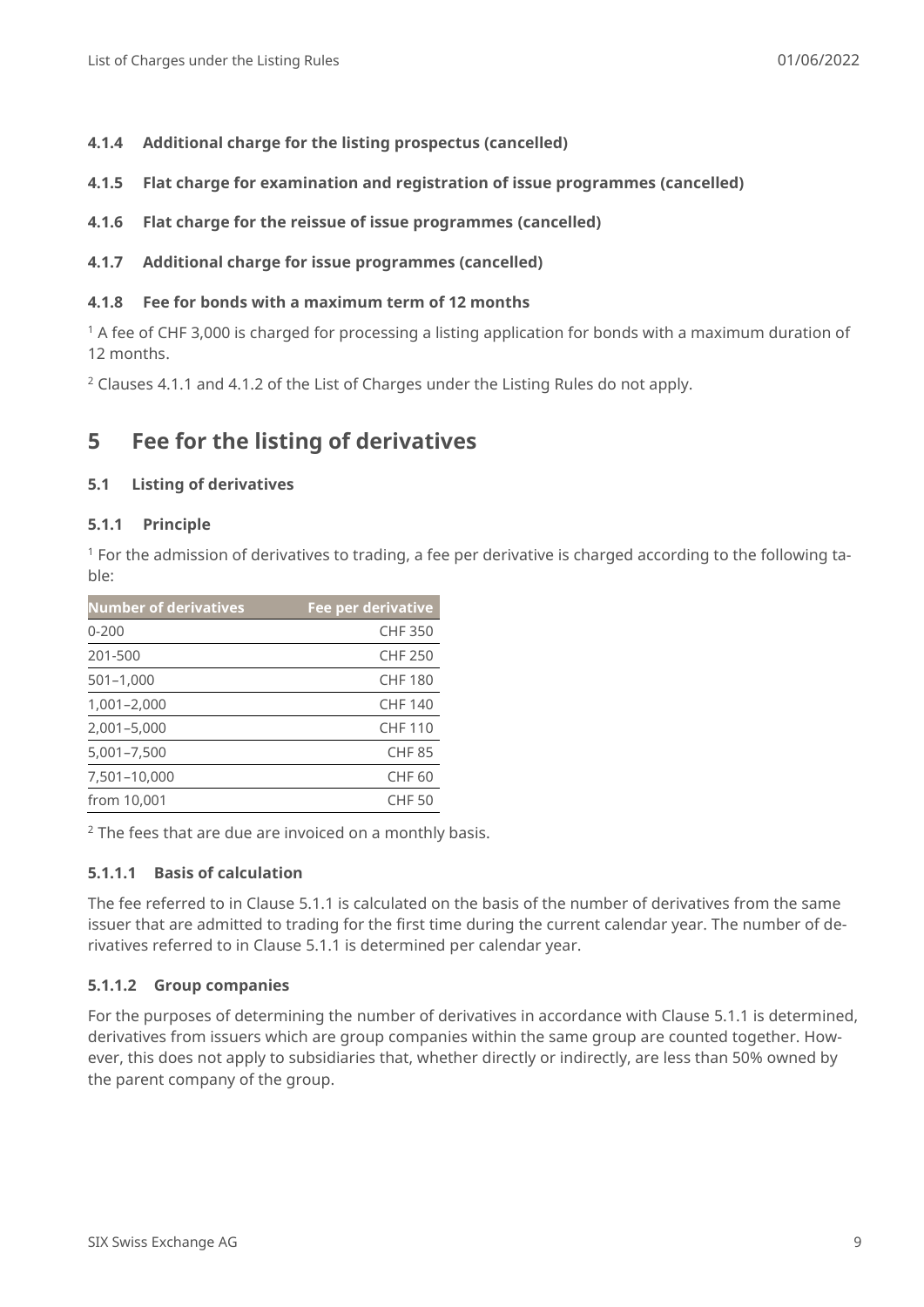#### <span id="page-9-0"></span>**5.1.2 Additional charge for "stand-alone prospectus" derivatives (cancelled)**

#### <span id="page-9-1"></span>**5.1.3 Flat charge for examination and registration of derivatives programmes (cancelled)**

#### <span id="page-9-2"></span>**5.1.4 Flat charge for the reissue of derivatives programmes (cancelled)**

#### <span id="page-9-3"></span>**5.1.5 Additional charge for new issuer**

1 In the case of the approval of an issuer that has not previously had any securities listed on SIX Swiss Exchange AG, a flat charge of CHF 10,000 is levied.

 $2$  New issuers within the context of the List of Charges under the Listing Rules are those that have not had any securities listed on the SIX Swiss Exchange AG for longer than three years.

#### <span id="page-9-4"></span>**5.1.6 Charge for adjustments to erroneous entries in CONNEXOR Listing**

For adjustments that must be made owing to erroneous entries in CONNEXOR Listing, a charge of CHF 100 per security is levied.

#### <span id="page-9-5"></span>**5.1.7 Knock-out discount**

<sup>1</sup> For Warrants with Knock-Out and Mini-Futures, which reach the knock-out or stop-loss level within 11 trading days and are therefore delisted, the issuer may, for each warrant delisted following the knock-out or stop-loss level being reached, list a further Warrants with Knock-Out or Mini-Future, whereby the levying of the fees according to Clause [5.1.1](#page-8-7) will be waived.

<sup>2</sup> For the purposes of calculating the 11 trading days in accordance with para. 1 of this provision, the difference between the first and last trading day is decisive and not the date of the knock-out or stop-loss event.

<sup>3</sup> Under para. 1 of this provision, the possibility of listing further Warrants with Knock-Out and Mini-Futures expires no later than at the end of the month following the last trading day.

<sup>4</sup> Listings in accordance with para. 1 of this provision are not taken into account for the calculation of the number of derivatives in accordance with Clause [5.1.1.](#page-8-7)

#### <span id="page-9-6"></span>**5.1.8 Active Product Package**

<sup>1</sup> For the listing of Leverage Products, as an alternative to paying a fee per listing in accordance with Clause 5.1.1, the issuer can acquire an Active Product Package for Leverage Products for a fixed annual flat charge. The acquisition of an Active Product Package entitles the issuer to list Leverage Products for the following twelve months, provided that the average number of simultaneously active, i.e. simultaneously listed, Leverage Products for the selected Active Product Package in accordance with Clause 5.1.8 para. 3 is not exceeded during a month.

 $2$  The Active Product Package for Leverage Products can be purchased for the duration of at least twelve months. The issuer can switch to a larger Active Product Package while still retaining the original expiration date of its Active Product Package. The acquisition of an Active Product Package and adjustments to the Active Product Package are possible with effect from the beginning of any given month. They must be notified to the Exchange in writing using the corresponding notification form at least three calendar days in advance.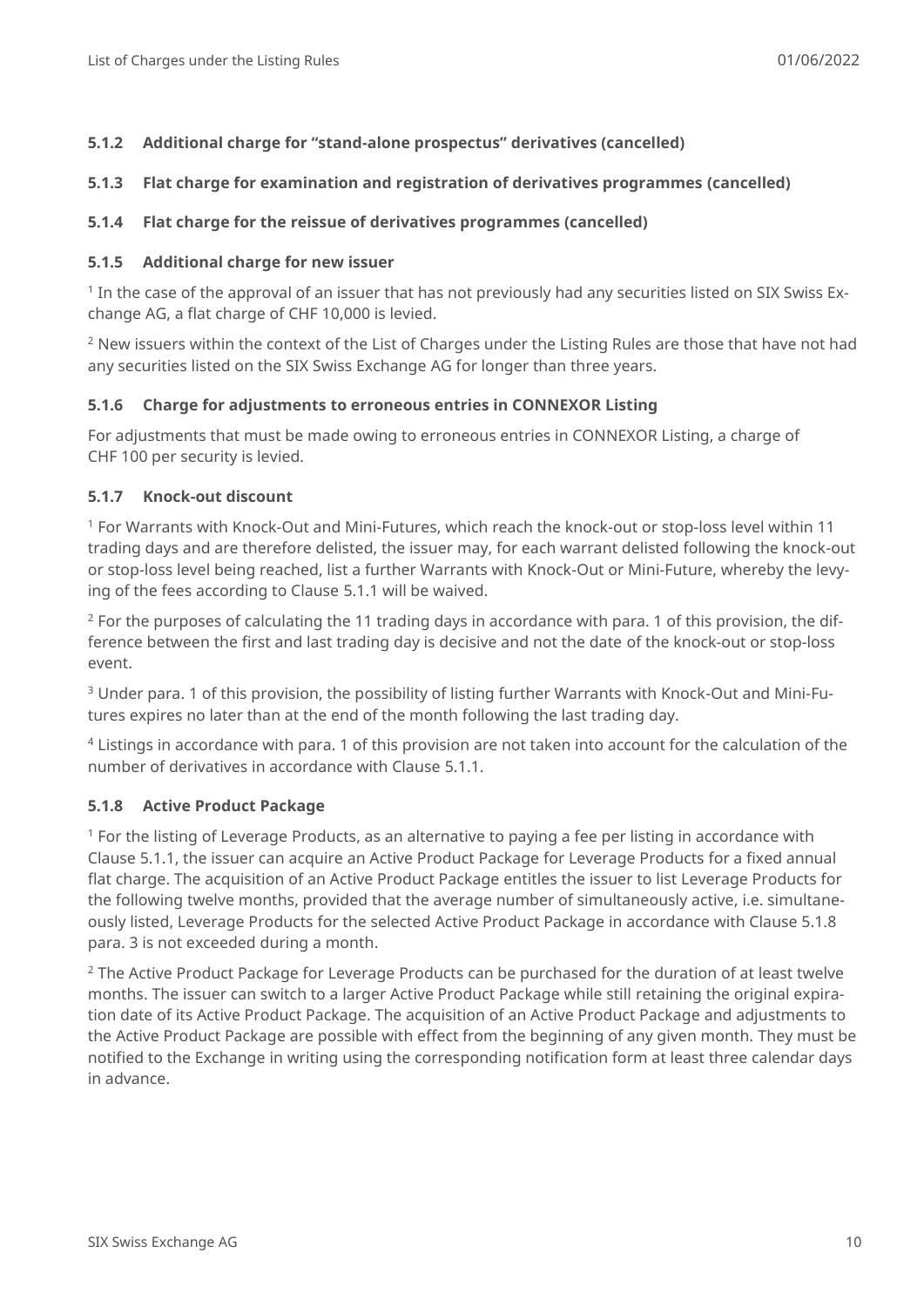<sup>3</sup> An annual flat charge in accordance with the following table is charged for the Active Product Package:

| Average number of simultaneously active, i.e.<br>simultaneously listed, Leverage Products during a month | Annual flat charge for the<br><b>Active Product Package</b> |
|----------------------------------------------------------------------------------------------------------|-------------------------------------------------------------|
| 15,000                                                                                                   | CHF 850,000                                                 |
| 20,000                                                                                                   | CHF 1,000,000                                               |

<sup>4</sup> Should the issuer exceed the average number of simultaneously active, i.e. respectively simultaneously listed, Leverage Products determined for the acquired Active Product Package during a month, an additional fee for one or more Excess Package(s) is charged in accordance with the following table:

| <b>Number of Leverage Products per</b><br><b>Excess Package</b> | Monthly fee per Excess Package |
|-----------------------------------------------------------------|--------------------------------|
| 500                                                             | CHF 5.000                      |

<sup>5</sup> The fees incurred for the Active Product Package and any Excess Packages are invoiced on a monthly basis.

<sup>6</sup> Listings of Leverage Products in accordance with this Clause 5.1.8 are not taken into account for the calculation of the number of derivatives in accordance to Clause 5.1.1. Listings of Warrants with Knock-Out and Mini-Futures in accordance with this Clause 5.1.8 are excluded from the Knock-out discount in accordance with Clause 5.1.7.

# <span id="page-10-0"></span>**6 Fees for listing and maintaining listing of Exchange Traded Products (ETPs)**

#### <span id="page-10-1"></span>**6.1 Listing of Exchange Traded Products (ETPs)**

#### <span id="page-10-2"></span>**6.1.1 Basic charge for the listing application**

<span id="page-10-3"></span>A basic charge of CHF 2,000 is levied for the processing of a listing application.

#### **6.1.2 Additional charge for new issuer**

<span id="page-10-4"></span>An additional, non-recurring charge of CHF 10,000 is levied for the listing of ETPs from new issuers.

#### **6.1.3 Additional charge for other trading currencies**

An additional charge of CHF 1,000 is levied for each ETP if an application for trading in one or more additional trading currencies is submitted for one or more ETPs.

#### <span id="page-10-5"></span>**6.1.4 Additional charge for "stand-alone prospectus" ETPs (cancelled)**

- <span id="page-10-6"></span>**6.1.5 Additional charge for the listing prospectus with reference to approved listing prospectus (cancelled)**
- <span id="page-10-7"></span>**6.1.6 Flat charge for examination and registration of issue programmes (cancelled)**
- <span id="page-10-8"></span>**6.1.7 Flat charge for the reissue of issue programmes (cancelled)**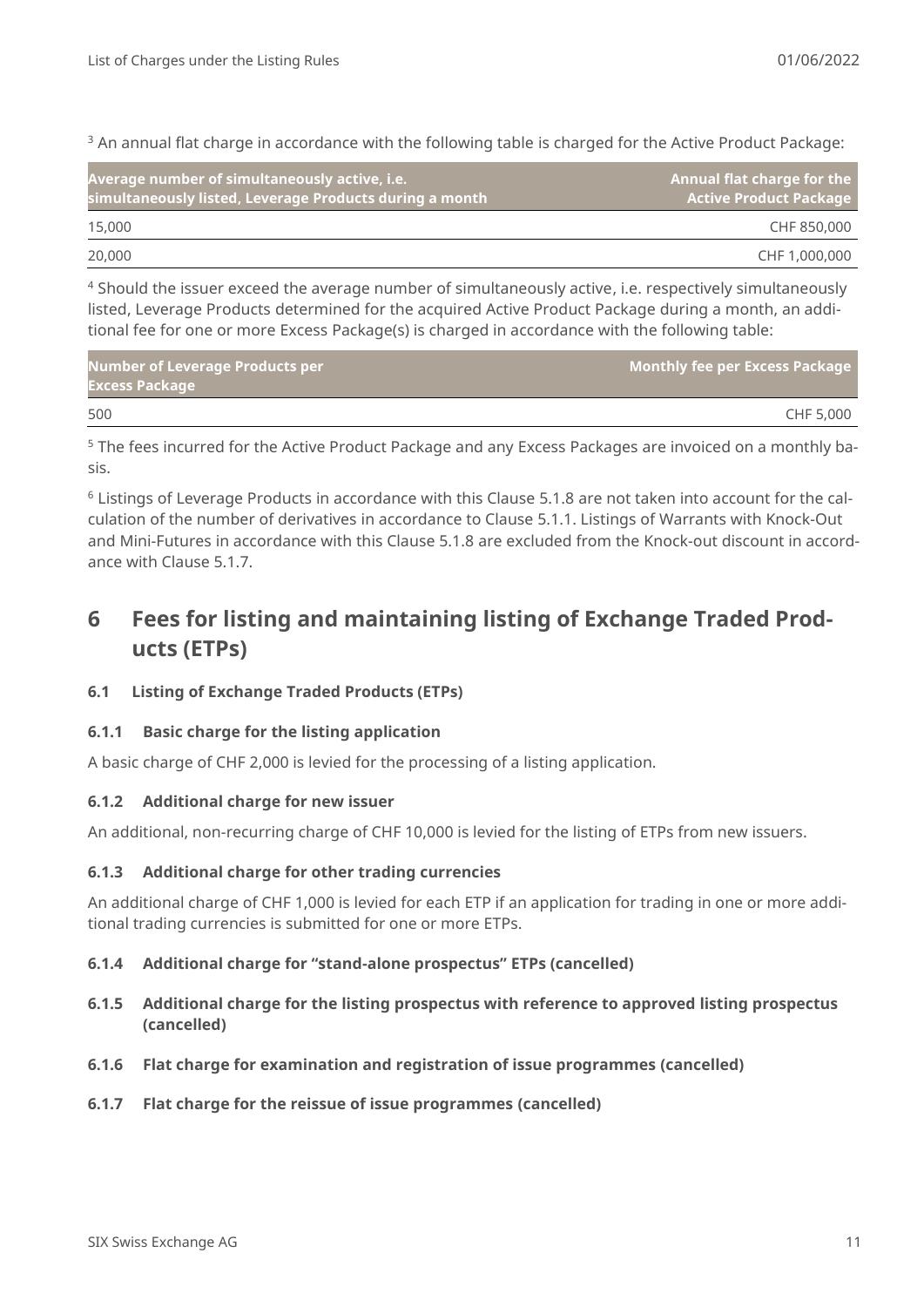#### <span id="page-11-0"></span>**6.1.8 Additional charge for issue programmes (cancelled)**

#### <span id="page-11-1"></span>**6.2 Maintaining listing of Exchange Traded Products (ETPs)**

#### <span id="page-11-2"></span>**6.2.1 Annual basic charge**

For maintaining listing, an annual basic charge depending on the number of listed ETPs from the same issuer, is levied as follows:

- a) 1 to 10 ETPs: CHF 3,000 for each listed ETP;
- b) 11 to 20 ETPs: CHF 1,500 for each listed ETP;
- c) 21 to 30 ETPs: CHF 1,000 for each listed ETP;
- <span id="page-11-3"></span>d) 31 and more ETPs: CHF 500 for each listed ETP.

## **7 Fees for admission to trading and maintaining admission to trading in a Sponsored Segment**

#### <span id="page-11-4"></span>**7.1 Admission to trading in a Sponsored Segment**

<span id="page-11-5"></span>**7.1.1 Basic charge for the admission to trading in the SIX Swiss Exchange AG – Sponsored Foreign Shares segment**

An admission fee of CHF 25 per security is charged by each sponsoring securities firm for the examination of an application for admission to trading for each activation.

#### <span id="page-11-6"></span>**7.1.2 Basic charge for the admission to trading in the SIX Swiss Exchange AG – Sponsored Investment Funds segment**

An admission fee of CHF 25 per security is charged by each sponsoring securities firm for the examination of an application for admission to trading for each activation.

#### <span id="page-11-7"></span>**7.2 Maintaining admission to trading in a Sponsored Segment**

#### <span id="page-11-8"></span>**7.2.1 SIX Swiss Exchange AG – Sponsored Foreign Shares segment**

<span id="page-11-9"></span>No maintaining fee is levied in the SIX Swiss Exchange AG – Sponsored Foreign Shares segment.

#### **7.2.2 SIX Swiss Exchange AG – Sponsored Investment Funds segment**

An annual basic charge is levied by each sponsoring securities firm in the SIX Swiss Exchange AG - Sponsored Investment Funds segment for maintaining admission to trading. This fee depends on the number of index funds of the same sponsoring securities firm admitted to trading and is calculated as follows:

- a) 1 to 10 index funds: CHF 3,000 for each security admitted to trading;
- b) 11 to 20 index funds: CHF 1,500 for each security admitted to trading;
- c) 21 to 30 index funds: CHF 1,000 for each security admitted to trading;
- d) from 31 index funds: CHF 500 for each security admitted to trading.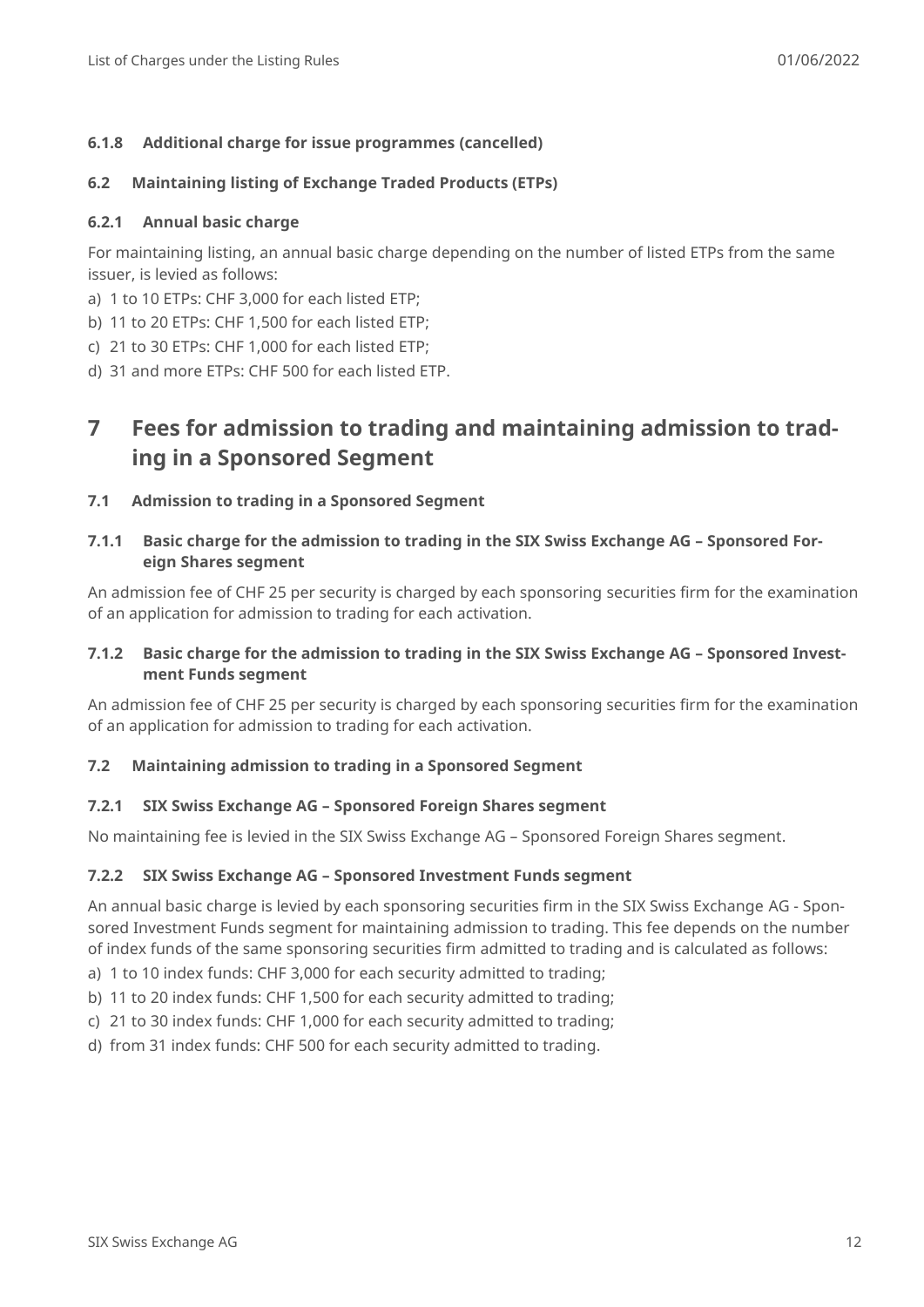## <span id="page-12-0"></span>**8 Other services and authorisations**

#### <span id="page-12-1"></span>**8.1 Delisting**

 $<sup>1</sup>$  As a rule, no charge is levied for processing a delisting application for equity securities.</sup>

<sup>2</sup> For processing a delisting application for derivatives or Exchange Traded Products that is not initiated based on an express provision of the applicable conditions, a flat charge of CHF 300 per derivative or ETP is levied.

<sup>3</sup> Where ten or more derivatives or ETPs are delisted at the same time, the flat charge will be a maximum of CHF 3,000.

*See also:*

‒ Directive Delisting (DD)

#### <span id="page-12-2"></span>**8.2 Withdrawal of applications**

If an application is withdrawn, the charges incurred as per the List of Charges under the Listing Rules may still be levied.

#### <span id="page-12-3"></span>**8.3 Providing written information**

The provision of written information to the applicant may be invoiced according to the time required for its preparation. The applicant must be informed in advance that an invoice will be issued for these costs.

#### <span id="page-12-4"></span>**8.4 Extraordinary expenditures and third party/expert costs**

<sup>1</sup> For extraordinary expenses incurred in the processing of applications, additional charges may be levied according to the time and cost involved.

 $2$  The costs of engaging third parties and experts will be charged on in accordance with the invoices submitted by those third parties or experts. The applicant must be informed in advance that third parties or experts are to be engaged, and that the resulting costs must be borne by the applicant.

<sup>3</sup> An additional flat charge of a maximum of CHF 20,000 may be levied for the accelerated processing of a transaction in response to a request from the applicant that gives good reasons for doing so.

#### <span id="page-12-5"></span>**8.5 Expenses**

Expenses such as non-standard postage, notarisation fees and similar will be charged on to the applicant according to the costs actually incurred.

### <span id="page-12-6"></span>**9 Common provisions**

#### <span id="page-12-7"></span>**9.1 Invoicing**

<span id="page-12-8"></span>The following rules apply to invoicing:

#### **9.1.1 Upon listing of equity securities**

Invoicing of listing charges is effected at the time the formal listing decision is pronounced or on the first trading day of the new security.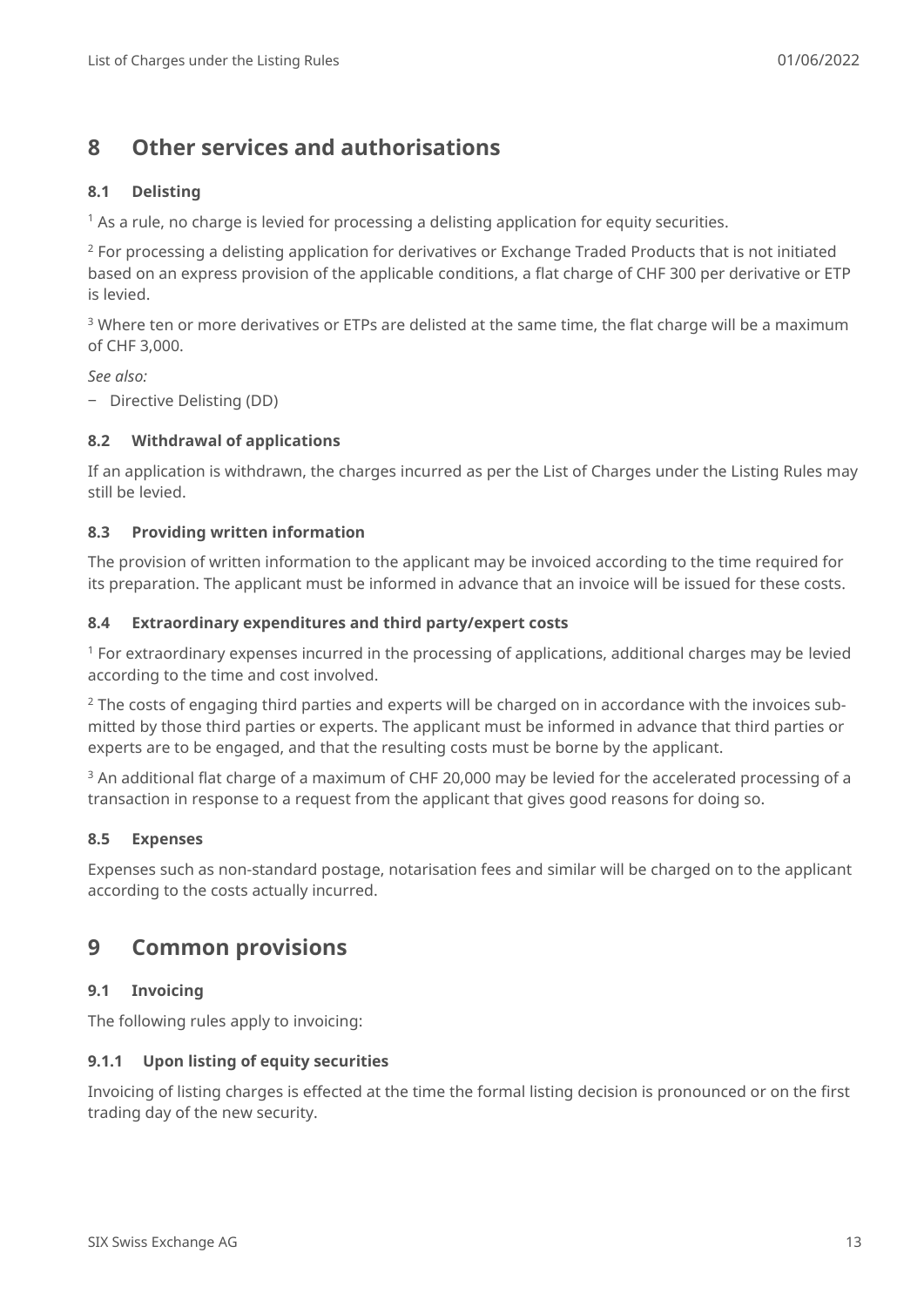#### <span id="page-13-0"></span>**9.1.2 Upon listing of bonds**

Invoicing of listing charges is effected at the time the formal listing decision is pronounced, regardless of any prior provisional admission to trading.

#### <span id="page-13-1"></span>**9.1.3 Upon listing of derivatives**

In the case of derivatives that have first been provisionally admitted to trading in accordance with Art. 32 et seqq. Additional Rules Derivatives, invoicing of listing charges is effected at the time provisional admission to trading is granted. Such charges shall not be reimbursed in the event that no listing application is subsequently lodged.

#### <span id="page-13-2"></span>**9.1.4 Upon approval of a new derivatives issuer**

In the case of the approval of a new derivatives issuer, invoicing of the charge is effected at the time of the approval.

#### <span id="page-13-3"></span>**9.1.5 In the case of adjustments to erroneous entries in CONNEXOR Listing**

In the case of adjustments based on erroneous entries in CONNEXOR Listing (Clause [5.1.6\)](#page-9-4), the charge is invoiced at the time of adjustment.

#### <span id="page-13-4"></span>**9.1.6 For maintaining listing**

<sup>1</sup> Invoicing of the annual charge for maintaining listing is effected during the first quarter of the current year.

 $2$  In the case of a new listing of securities, the costs for maintaining listing during the calendar year that has already commenced are included in the overall listing charges.

<sup>3</sup> No pro rata temporis reimbursement of charges for maintaining listing shall be granted.

#### <span id="page-13-5"></span>**9.2 Basis for calculating variable charges**

<span id="page-13-6"></span>The following rules shall apply to the calculation of variable charges:

#### **9.2.1 Upon listing of equity securities**

Decisive in calculating the aggregate capitalisation of the newly listed securities is the closing price on the first trading day.

#### <span id="page-13-7"></span>**9.2.2 For maintaining listing of equity securities**

Decisive in calculating the aggregate capitalisation of the listed securities is the closing price on the last exchange day of the previous year.

#### <span id="page-13-8"></span>**9.2.3 Fees charged on a time basis**

<span id="page-13-9"></span>Where the fee is based on the time taken to complete a task, the rate is CHF 300 per hour.

#### **9.3 Payment deadline**

<sup>1</sup> Unless agreed otherwise, invoices must be paid within 30 days of issue.

 $2$  Interest in arrears of 10% p.a. may be charged on payments received late.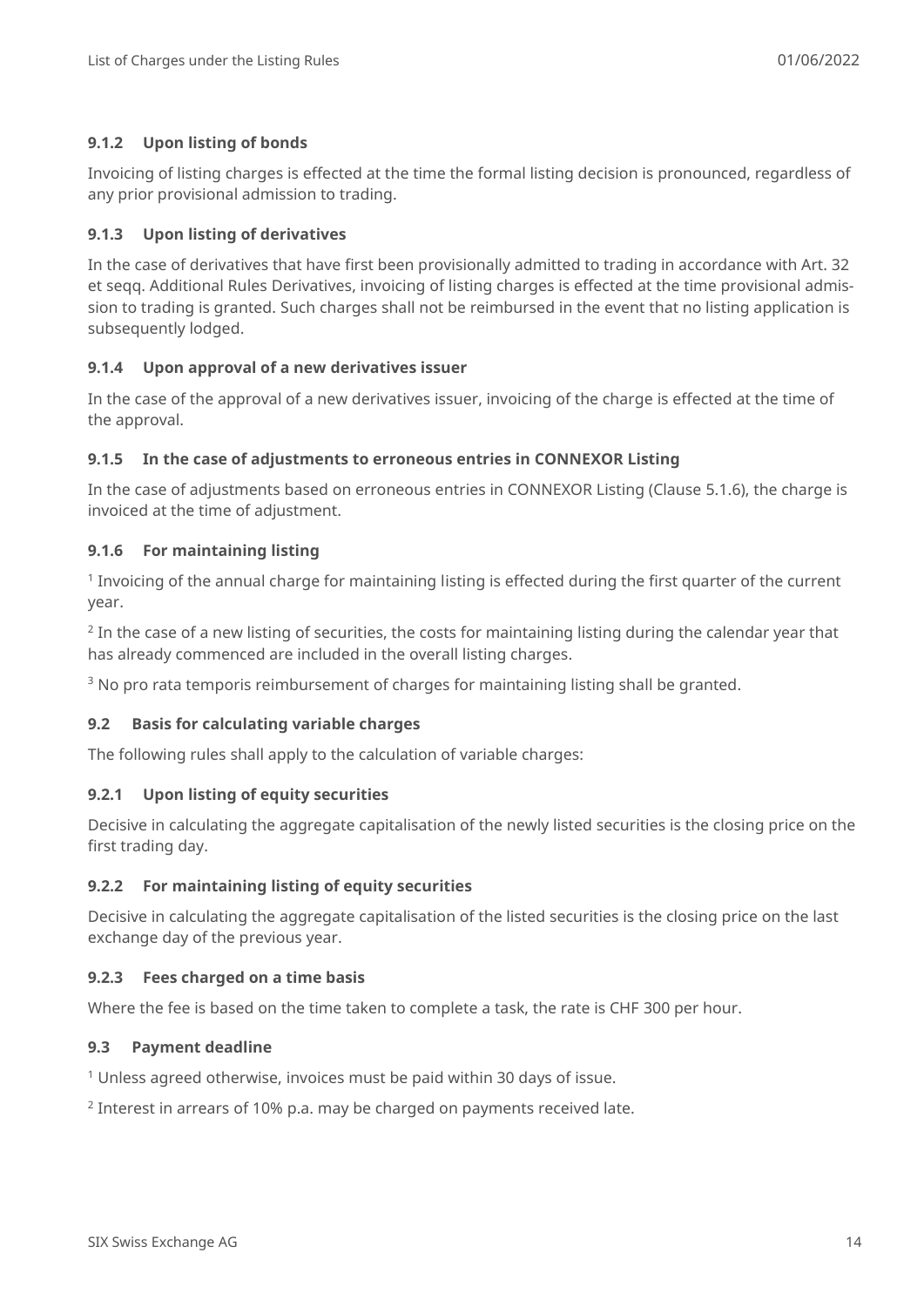# <span id="page-14-0"></span>**10 Transitional provisions**

The transitional provisions according to Art. 116a and 116b LR shall apply mutatis mutandis.

Resolution of the Management Committee of SIX Swiss Exchange AG of 5 April 2022; in effect since 1 June 2022.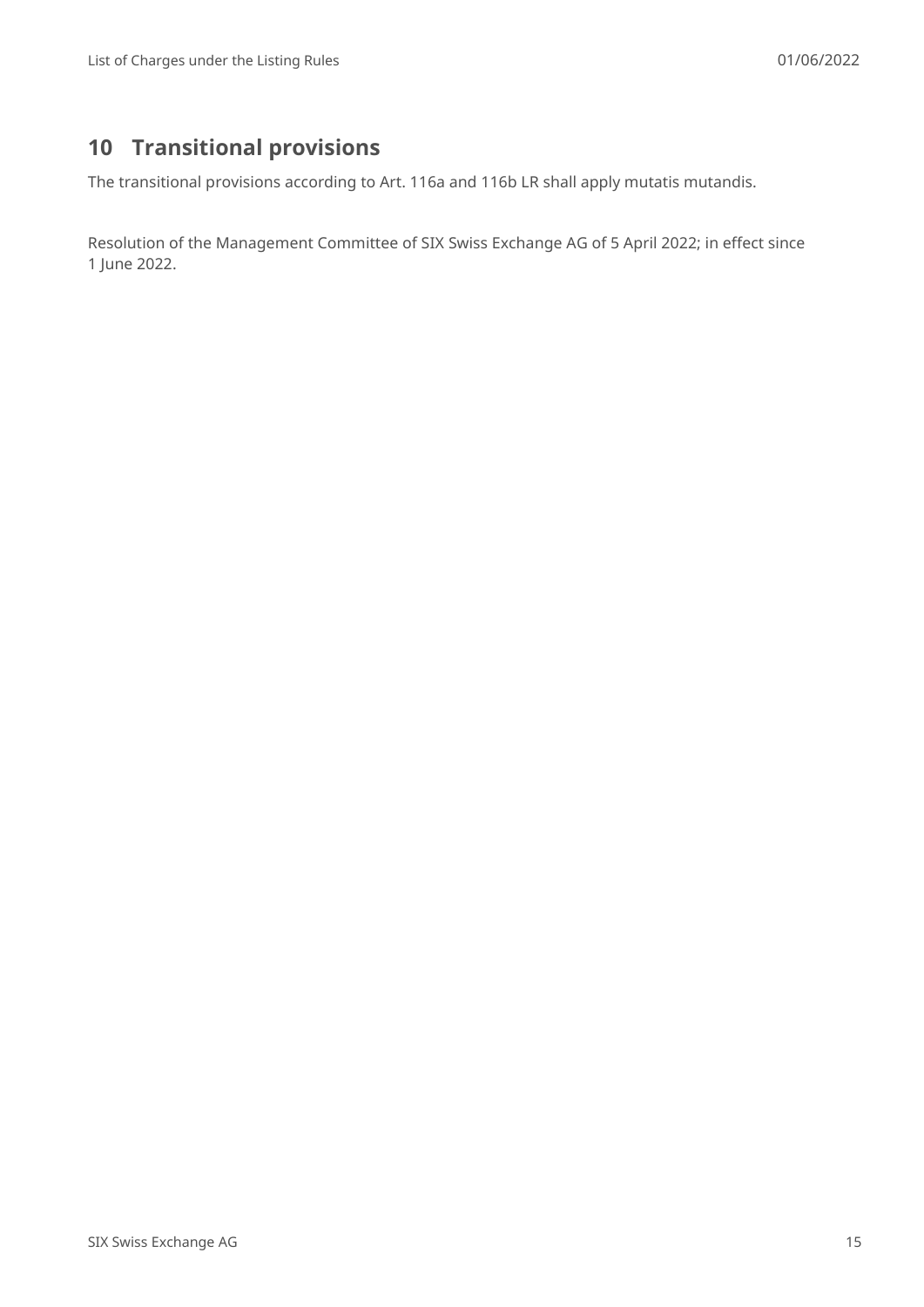# <span id="page-15-0"></span>**Annex A – Equity Securities**

#### **1 Listing**

| Clause 2.1.1        | Basic charge      | for processing the listing application                                                                                   | CHF 3,000                                                                             |
|---------------------|-------------------|--------------------------------------------------------------------------------------------------------------------------|---------------------------------------------------------------------------------------|
| Clause 2.1.2        | Variable charge   | for the listing of new equity securities<br>new issuer: maximum of CHF 80,000<br>capital increase: maximum of CHF 50,000 | CHF 10 per<br>million CHF<br>capitalisation                                           |
| Clause 2.1.3        | Additional charge | for new issuers                                                                                                          | CHF 10,000                                                                            |
| <b>Clause 2.1.5</b> | Additional charge | for additional securities                                                                                                | CHF 2,000                                                                             |
| Clause 2.1.6        | Charge(s)         | for the listing of securities out of conditional capital                                                                 | Charge described in<br>Clause 2.1.2 not lev-<br>ied                                   |
| Clause 2.1.7        | Flat charge       | for the secondary listing of securities of foreign issuers                                                               | CHF 5,000                                                                             |
| Clause 2.1.8        | Flat charge       | for establishing a separate trading line in the event of<br>share buy-backs and public offers                            | CHF 3,000                                                                             |
| Clause 2.1.9        | Additional charge | for trading lines maintained for more than three<br>months                                                               | CHF 1,000 for each<br>additional quarter                                              |
| Clause 2.1.10       | Flat charge       | for shareholder options in connection with buy-backs<br>or issue of securities or employee options                       | CHF 3,000                                                                             |
| Clause 2.1.11       | Charge(s)         | for equity securities in the regulatory standard Sparks                                                                  | Half of the charges<br>pursuant to Clauses<br>2.1.1, 2.1.2, 2.1.3,<br>2.1.5 and 2.1.6 |

#### **2 Maintaining listing**

| Clause 2.2.1 | Basic charge    | annual basic charge          | CHF 8,000          |
|--------------|-----------------|------------------------------|--------------------|
| Clause 2.2.2 | Variable charge | annual maximum of CHF 80,000 | CHF 10 per million |
|              |                 |                              | CHF capitalisation |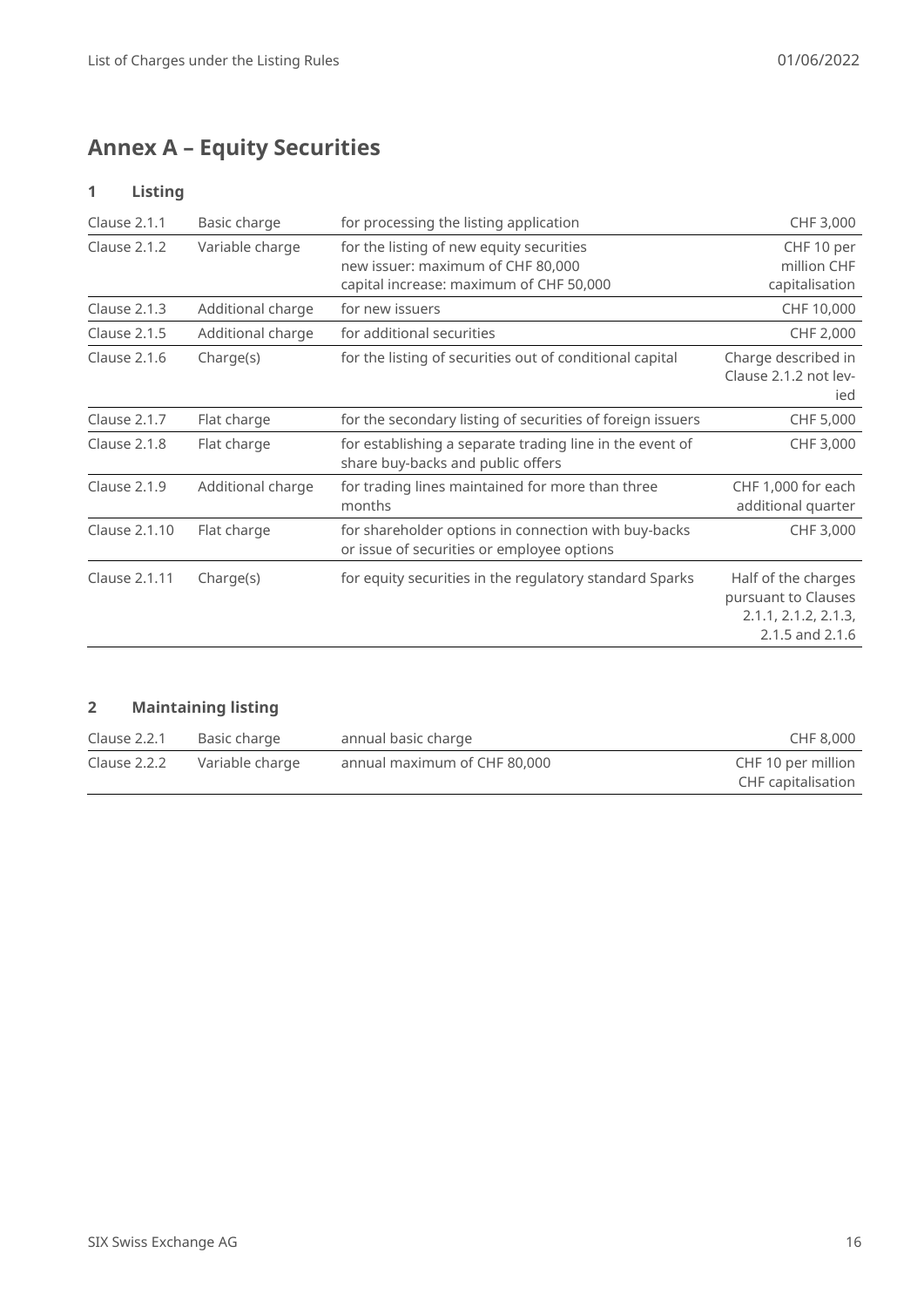## <span id="page-16-0"></span>**Annex B – Collective investment schemes**

#### **1 Listing**

| Clause 3.1.1 Basic charge | for processing the listing application                                                         | CHF 3,000    |
|---------------------------|------------------------------------------------------------------------------------------------|--------------|
|                           | Clause 3.1.2 Additional charge for shares of a new collective investment scheme or a new legal | CHF 10,000   |
|                           | entity                                                                                         |              |
|                           | Clause 3.1.3 Additional charge for each additional collective investment scheme                | CHF 2,000    |
|                           | Clause 3.1.4 Additional charge for additional trading currencies                               | CHF 1,000    |
|                           |                                                                                                | per security |

#### **2 Maintaining listing**

| Clause 3.2.1 | Basic charge | annually depending on the number of listed collective invest-<br>ment schemes from the same issuer: | Fee per security |           |
|--------------|--------------|-----------------------------------------------------------------------------------------------------|------------------|-----------|
|              |              | $-1$ to 10                                                                                          | CHF 3,000        |           |
|              |              |                                                                                                     | $-11$ to 20      | CHF 1,500 |
|              |              |                                                                                                     | $-21$ to 30      | CHF 1,000 |
|              |              | $-$ from 31                                                                                         | <b>CHF 500</b>   |           |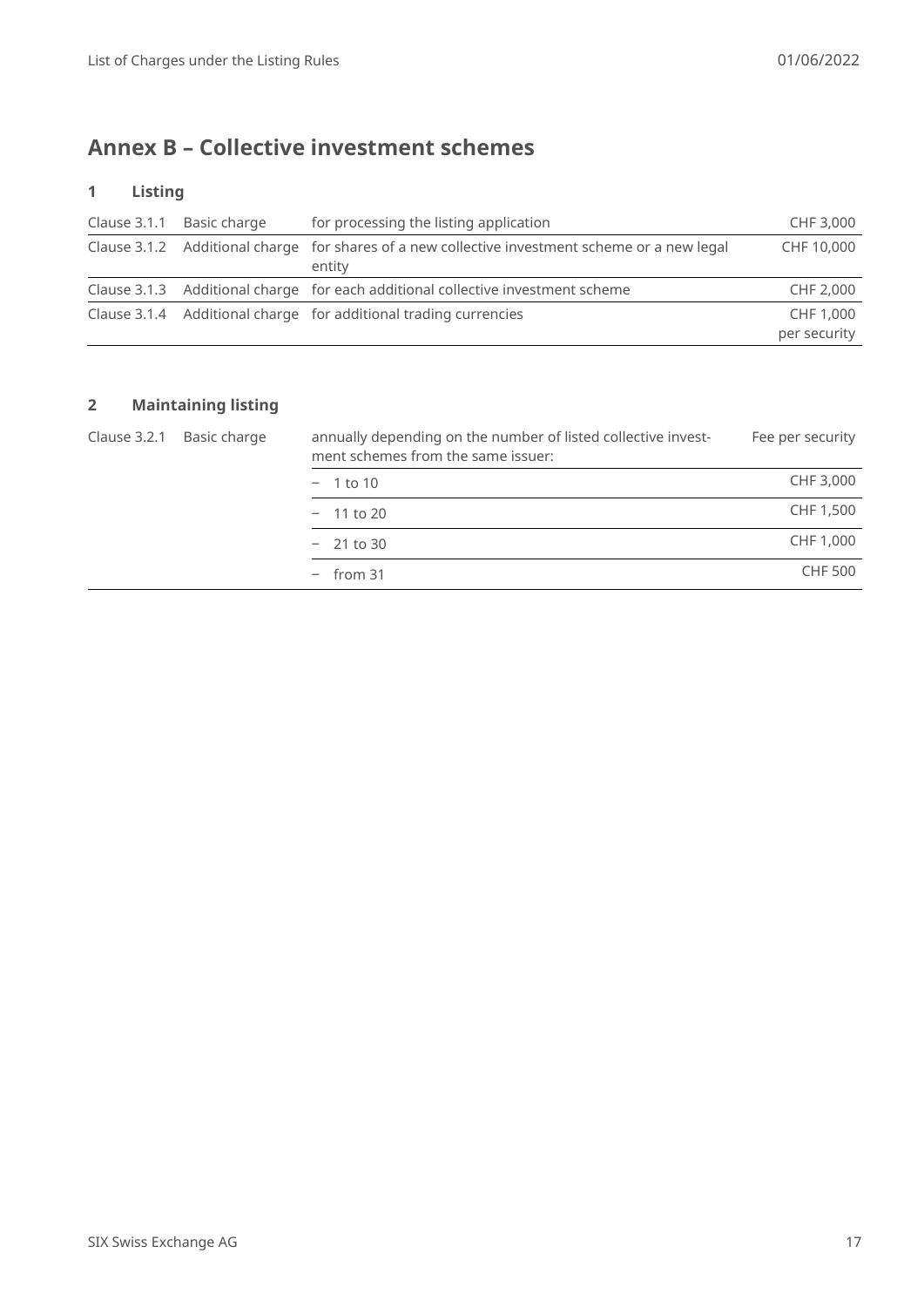## <span id="page-17-0"></span>**Annex C – Bonds**

#### **1 Listing**

| Clause 4.1.1 | Basic charge                      | for processing the listing application                                               | CHF 2,000                               |
|--------------|-----------------------------------|--------------------------------------------------------------------------------------|-----------------------------------------|
| Clause 4.1.2 | Variable charge                   | for the listing of new issues or additional issue of existing<br>listed bonds        | CHF 10 per million<br>CHF nominal value |
| Clause 4.1.3 | Additional charge for new issuers |                                                                                      | CHF 10,000                              |
| Clause 4.1.8 | Flat charge                       | for processing a listing application for bonds with a maxi-<br>mum term of 12 months | CHF 3,000                               |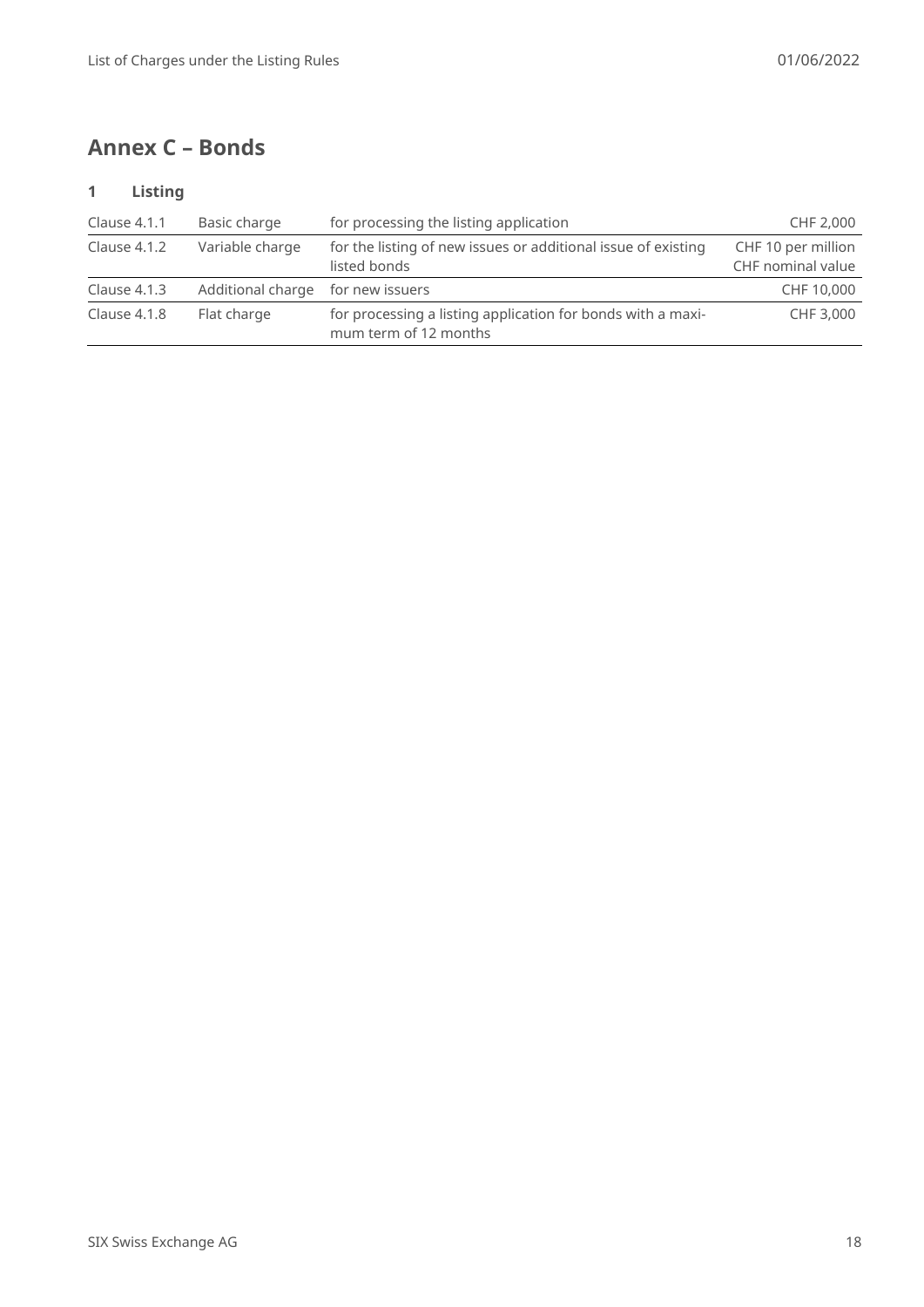## <span id="page-18-0"></span>**Annex D – Derivatives**

#### **1 Listing**

| Clause 5.1.1 Flat charge |                                | for the approval to trading of derivatives, a charge is levied for Fee per derivative<br>each derivative according to the following table: |                                  |
|--------------------------|--------------------------------|--------------------------------------------------------------------------------------------------------------------------------------------|----------------------------------|
|                          |                                | quantity: 0-200 derivatives                                                                                                                | <b>CHF 350</b>                   |
|                          |                                | quantity: 201-500 derivatives                                                                                                              | <b>CHF 250</b>                   |
|                          |                                | quantity: 501-1,000 derivatives                                                                                                            | <b>CHF 180</b>                   |
|                          |                                | quantity: 1,001-2,000 derivatives                                                                                                          | <b>CHF 140</b>                   |
|                          |                                | quantity: 2,001-5,000 derivatives                                                                                                          | <b>CHF 110</b>                   |
|                          |                                | quantity: 5,001-7,500 derivatives                                                                                                          | <b>CHF 85</b>                    |
|                          |                                | quantity: 7,501-10,000 derivatives                                                                                                         | CHF <sub>60</sub>                |
|                          |                                | Number: from 10001 derivatives                                                                                                             | <b>CHF 50</b>                    |
|                          | Clause 5.1.5 Additional charge | for new issuers                                                                                                                            | CHF 10,000                       |
| Clause 5.1.6 Flat charge |                                | for an adjustment to erroneous entries in CONNEXOR Listing                                                                                 | <b>CHF 100</b><br>per derivative |
|                          | Clause 5.1.7 Knock-out rebate  | Listing for knock-out warrants and mini-futures delisted dur-<br>ing the period of 11 trading days.                                        | free of charge                   |
| Clause 5.1.8 Flat charge |                                | for Active Product Packages for Leverage Products                                                                                          | Price per package                |
|                          |                                | Number of simultaneously active, i.e. simultaneously listed,<br>Leverage Products during a month: 15,000                                   | CHF 850,000                      |
|                          |                                | Number of simultaneously active, i.e. simultaneously listed,<br>Leverage Products during a month: 20,000                                   | CHF 1,000,000                    |
|                          | Additional charge              | for each Excess Package for 500 Leverage Products                                                                                          | CHF 5,000                        |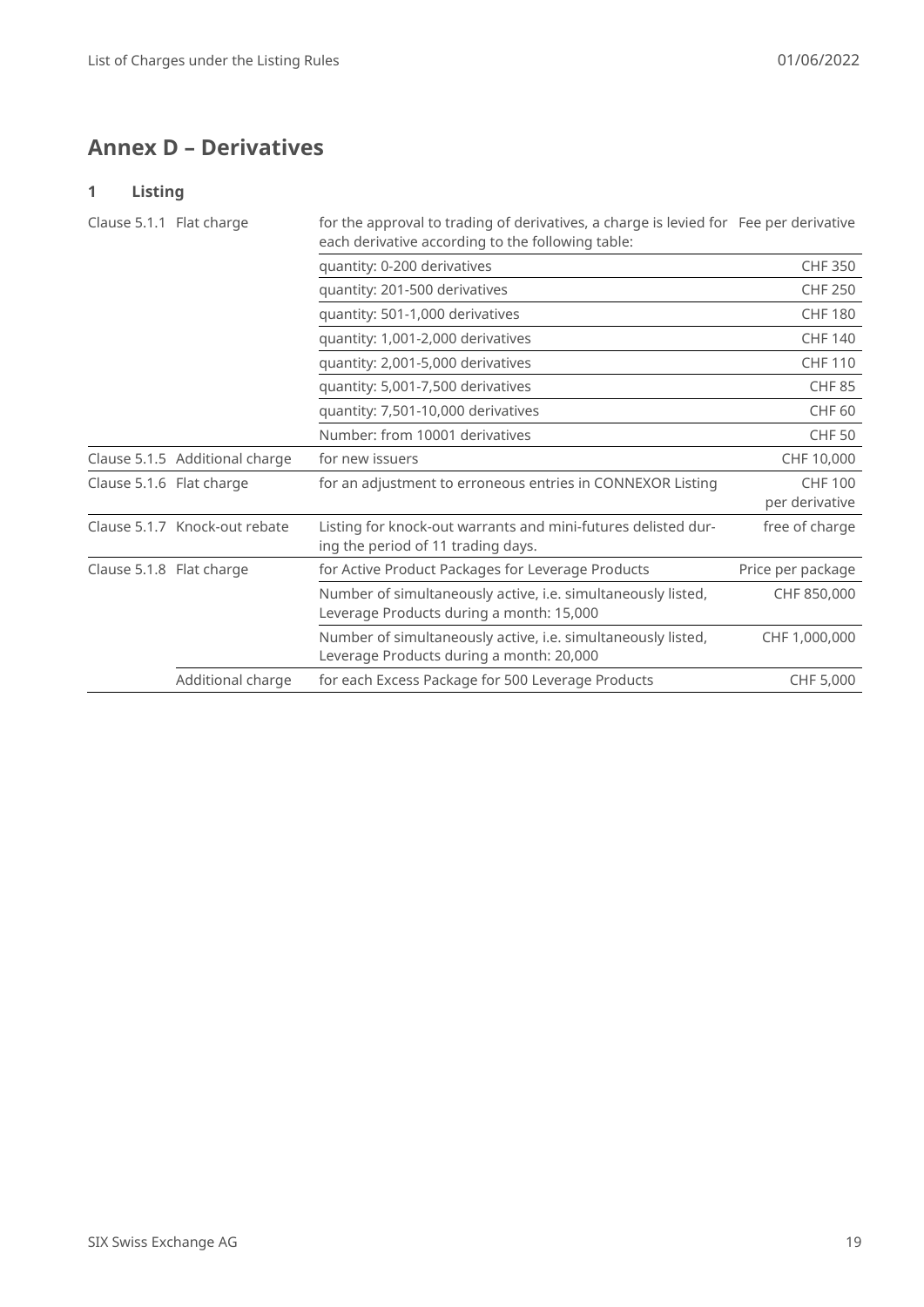# <span id="page-19-0"></span>**Annex E – Exchange Traded Products (ETP)**

#### **1 Listing**

| Clause $6.1.1$ | Basic charge                                   | for processing the listing application    | CHF 2.000  |
|----------------|------------------------------------------------|-------------------------------------------|------------|
|                | Clause 6.1.2 Additional charge for new issuers |                                           | CHF 10.000 |
|                | Clause 6.1.3 Additional charge                 | for additional trading currencies per ETP | CHF 1,000  |

#### **2 Maintaining listing of Exchange Traded Products (ETPs)**

| Clause 6.2.1 | Basic charge | annually depending on the number of listed ETPs from the<br>same issuer: | Fee per ETP    |
|--------------|--------------|--------------------------------------------------------------------------|----------------|
|              |              | $-1$ to 10                                                               | CHF 3,000      |
|              |              | $-11$ to 20                                                              | CHF 1,500      |
|              |              | $-21$ to 30                                                              | CHF 1,000      |
|              |              | $-$ from 31                                                              | <b>CHF 500</b> |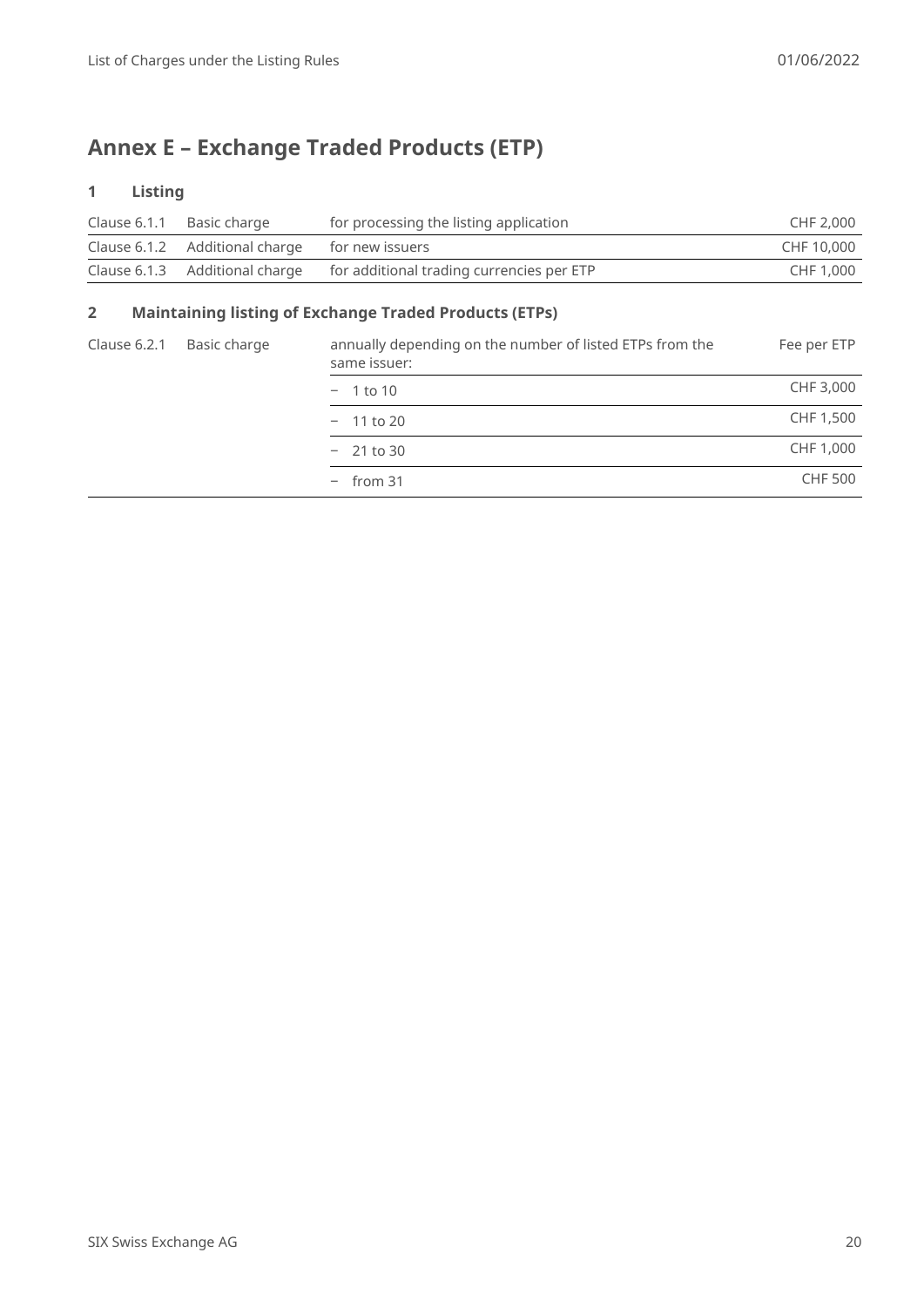# <span id="page-20-0"></span>**Annex F – Sponsored Segment**

| Clause 7.1.1 Basic charge |                           | for the examination of an application for admission to trading<br>in the SIX Swiss Exchange AG - Sponsored Foreign Shares seg-<br>ment | CHF 25 per security<br>for each activation<br>and each sponsoring<br>securities firm |
|---------------------------|---------------------------|----------------------------------------------------------------------------------------------------------------------------------------|--------------------------------------------------------------------------------------|
| Clause 7.1.2 Basic charge |                           | for the examination of an application for admission to trading<br>in the SIX Swiss Exchange AG - Sponsored Investment Funds<br>segment | CHF 25 per security<br>for each activation<br>and each sponsoring<br>securities firm |
|                           | Clause 7.2.2 Basic charge | annually depending on the number of index funds of a spon-<br>soring securities firm admitted to trading:                              | Price per index fund                                                                 |
|                           |                           | 1 to 10                                                                                                                                | CHF 3,000                                                                            |
|                           |                           | 11 to 20                                                                                                                               | CHF 1,500                                                                            |
|                           |                           | 21 to 30                                                                                                                               | CHF 1,000                                                                            |
|                           |                           | from 31                                                                                                                                | <b>CHF 500</b>                                                                       |